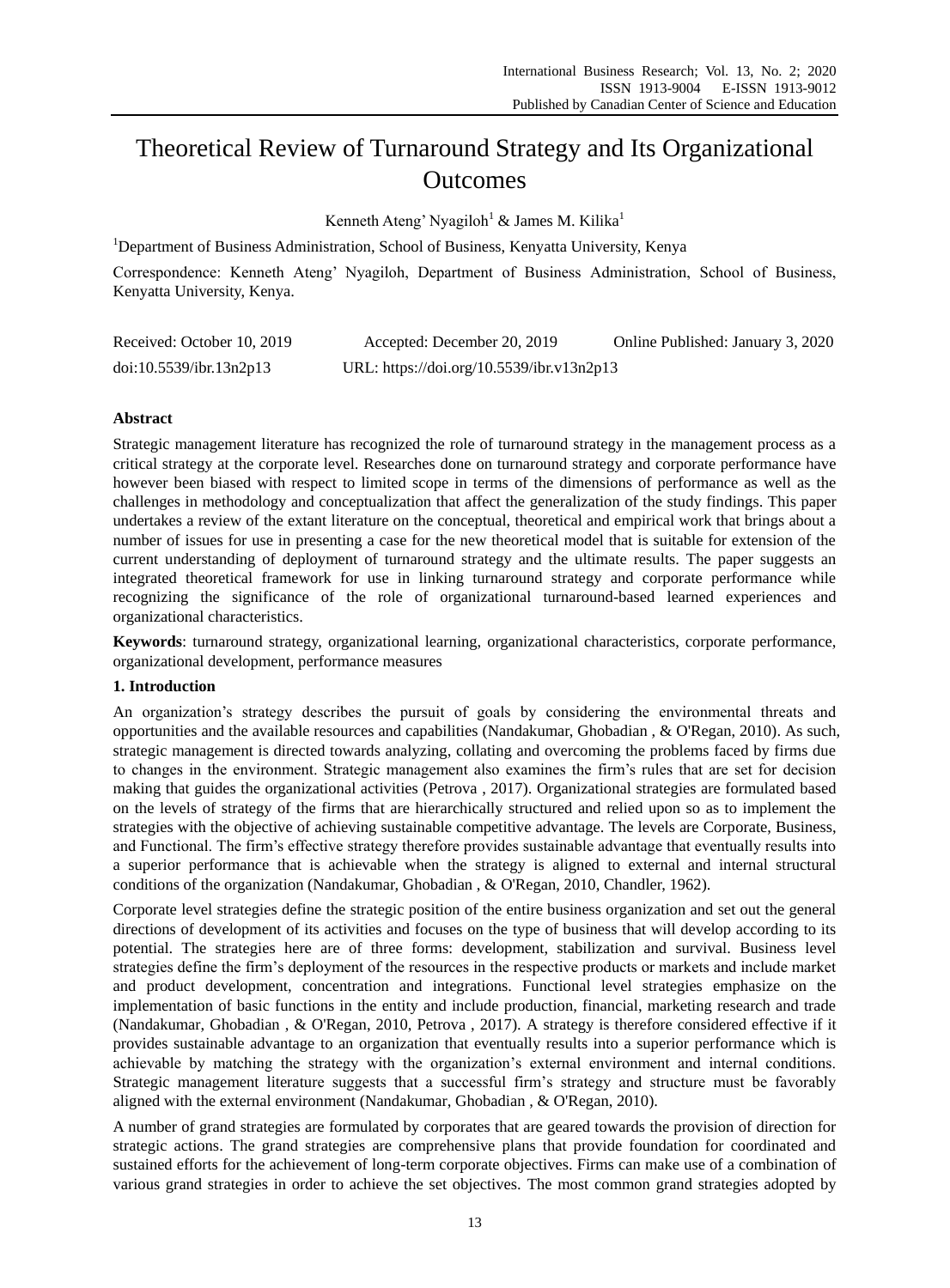firms in the respective situations include: Concentrated growth strategy which focuses on the firm's resources on the profitable growth; Market development strategy which involves selling the present products into new markets; Product development strategy which involves substantial modification of existing products; Innovation strategy that involves creating new product life cycle and Strategic alliance strategy involving the creation of partnership between two or more independent firms (Fadun, 2014).

At the corporate level, strategies seeking to attain survival become the basis for strategic options for a turnaround under situations in which firms could be going through financial distress (Nandakumar, Ghobadian , & O'Regan, 2010). Turnaround research recognizes a number of dilemmas that surround the adoption and application of turnaround strategies including the firm's capability to adapt to the environment, management skills for the crisis, the structure of the organization, resource dependency, alternative strategies, and the external and internal impacts of the crisis that are considered very critical for reversing the poor performance. The failure to adjust to these environmental factors have the effect of deteriorating the firm's performance (Tikici, Omay, Derinc, Seckin, & Cureoglu, 2011)

Turnaround strategies require firms to undergo increased market analysis so as to undertake risky actions in order to effect an organizational recovery (Whitney, 1987; Morrow, JR., Sirmon, Hitt, & Holcomb, 2007). The understanding of the company strategy in the phase of crisis therefore requires the business managers to understand causes of decline, turnaround strategy and the required responses to the decline since turnaround strategies must depend upon the source of decline and the need to acknowledge both the internal and external problems of the firm (Pearce II & Robbins, 1993; Kazozcu, 2011; Santana, Valle, & Galan, 2018).

Turnaround strategy has a functional role in the organization that is achieved through its deployment at the corporate level that is meant to incorporate the strategic intent to show the clear vision of the firm; the breakthrough objectives; priority initiatives and accountability for all the firm's initiatives (Finerty, 2014). These actions are aimed at resulting into enhanced labour relations, maximization of resource productivity, stringent working capital and maximized capacity utilization of the firm (Raina, Chanda, Mehta, & Maheshwari, 2003).

A common feature of strategy is its ability to initiate change in the organizational processes. In the case of turnaround strategy, while the circumstances leading to its adoption may be external, its focus is however on internal reorganization which pronounces itself to issues of organizational development and change programs. Organizations aim at transitioning from decline to a positive trend in performance which needs to be sustained. The achievements, experiences and lessons learned are considered as important part of breakthrough in performance which should be documented to form part of the mechanism enacted to hold the gains achieved as the firm aims at the target level of performances. Juran (1995) in his approach to addressing chronic problems accounting for poor performance suggests that in a process that aims to bring about breakthrough in the transition, there should be controls enacted to hold the gains. Such controls will need to be informed by the real life experience of the change experienced. Thus, in the pursuit of a strategy for turnaround due to the inherent aspect of change in the systems, there is need for a system to document the learned experiences.

This paper has been divided into four sections. The introductory section of the paper highlights the review of the publications that elaborate on the levels of strategies and the application of the strategies in pursuit of organizational change management. The literature review section presents a summary of the conceptual literature on the constructs of the study and theoretical literature on the theories upon which the study constructs are underpinned. The third section proposes the theoretical model and the propositions of the study. The final section of the paper details the study limitations, research implications and the authors' recommendations for further research.

## *1.1 Statement of the Problem*

The extant literature on organizational development and change indicates that firms undergoing poor performance and the recovery strategies that are applied is a topic that is still understudied and therefore, little knowledge is available with respect to restoration of the health of the firms (Tenkasi & Kamel, 2016). As scholars still have the task of understanding the insights of business failure, strategic change in the turnaround process indicates a gap that exists between corporate turnaround theory and the empirical findings (Barker III & Duhaime, 1997). There is therefore need for clarity of the conceptualization of the subject of turnaround strategy and its influence on corporate performance. The concept needs a scholarly review in order to have conclusions on the effectiveness of different strategies that analyze both turnaround and non-turnaround firms.

The theoretical underpinning of research on turnaround is grounded on organization's change theory despite the lack of specific theories of the concepts exclusive to the respective topic (Schweizer & Nienhaus, 2017). Although a collective knowledge regarding turnarounds has emerged over time, the management field's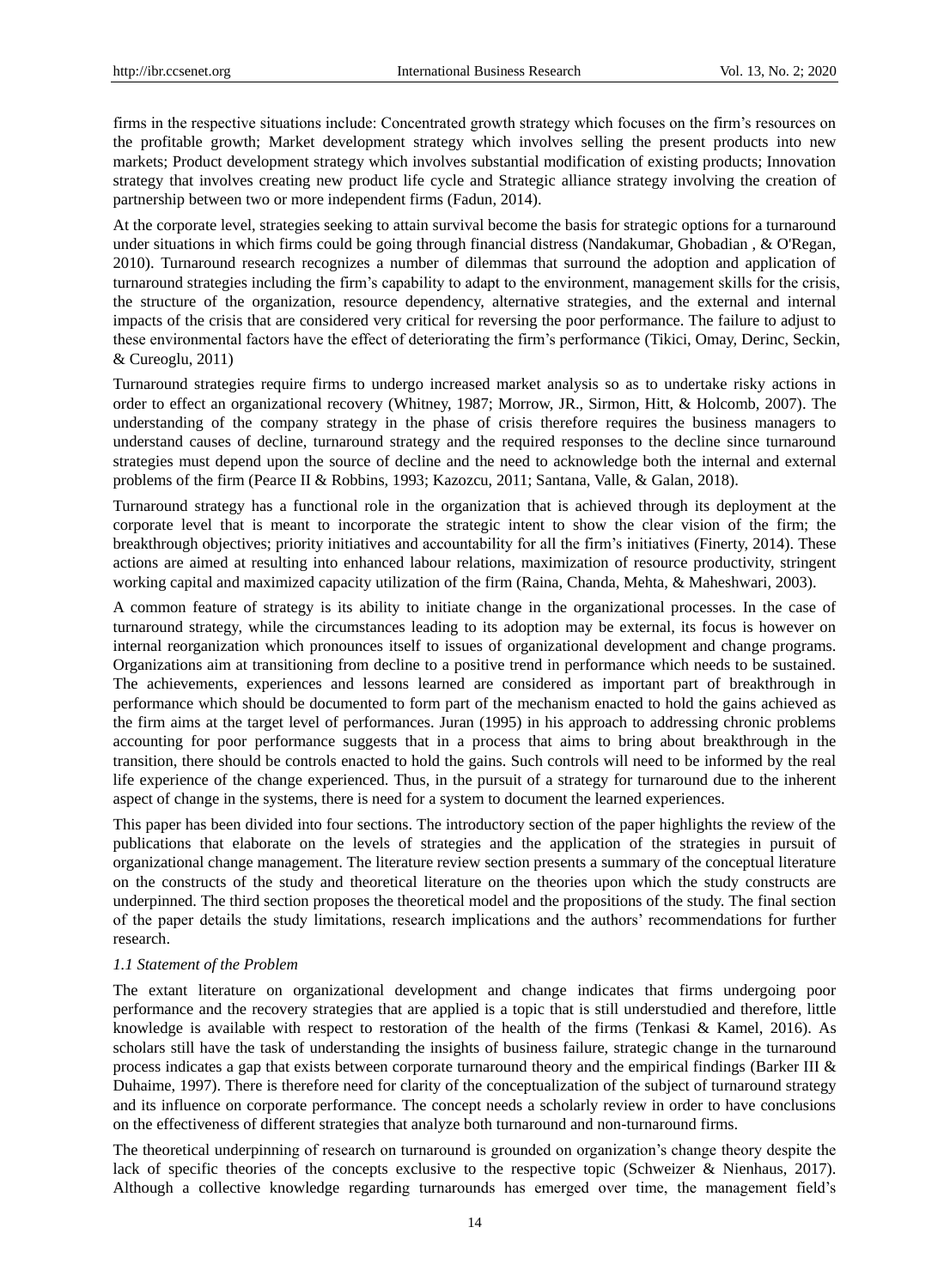understanding of turnaround still remains immature and hence more theoretical propositions remain to be tested (Lohrke, Bedeian, & Palmer, 2004, Trahms, Ndofor, & Sirmon, 2013). Additionally, as much as there have been advances in the corporate turnaround studies, the empirical studies and methodologies for analyzing turnaround phases that determine the processes leading to successful turnarounds are still abstract in nature.

The acknowledgement of the fact that each turnaround situation is unique with respect to the individual firms calls for the appreciation that specific turnaround knowledge management skills and learned experiences pertaining to the situations need to be sought for. Corporate turnarounds are strategic management issues that involve strategic changes in the organizations. The concept needs to recognize the change management as a process for continuous monitoring in the direction, structure and capabilities of the firm so as to meet the strategic plans. The inadequate application of the relevant professional knowledge into the prevailing firm's circumstances have the effect of poor implementation of the strategies (Ayiecha & Katuse, 2014). Given the prevailing circumstances of the subject, there is a call for identification of a model that links turnaround strategies and the requisite learned turnaround management experiences. The paper purposes to undertake a review of the extant conceptual, theoretical and empirical literature reviews so as to identify relationships and links between turnaround strategies and corporate performance with respect to the role of the learned experiences in turnaround management.

The paper seeks to address the following objectives; first, to undertake a comprehensive review of extant conceptual, theoretical and empirical literatures on turnaround strategies with a view to highlighting the phenomenon it brings about in organizations. Secondly, to identify conceptual, theoretical and empirical gaps with implications for assisting in further research and finally propose a theoretical model to respond to the gaps. The paper endeavors to contribute to strategic management body of knowledge by integrating the literature on turnaround with that on organizational change. Strategic turnaround literature is required so as to influence the practice of how pertinent organizational changes can be handled from the perspectives of corporate turnaround strategists. Secondly, based on the available theoretical and empirical literature, the paper gives an opportunity to consolidate the various existing knowledge in the discipline so as to enable the anchorage of such knowledge into relevant theoretical base. Thus, the researchers and theorists can be able to make conceptual, contextual and methodological analysis of the subject matter. Thirdly, the paper proposes away forward in the strategic management field that not only gives the conceptual strategic turnaround but also points the ultimate variables of operationalization in the context of the respective firms. Lastly, the proposed model provides an understanding of turnaround phenomenon together with all its components. This model further provides a new theoretical model and sets out the direction for future research.

The methodology adopted by the researchers to enable the achievement of the highlighted objectives and to respond to the scholarly calls is the wider review of the relevant empirical and theoretical literature in order to obtain a deeper understanding of the constructs. A conceptual review of the literature was done to enable the researchers get insights on the conceptualization of the constructs by scholars. A broad theoretical review was undertaken to provide the theoretical anchorage for the constructs whereas the empirical review established the nature of the constructs so as to appreciate the characteristics of the theories reviewed for the study.

## **2. Review of Literature**

In order to enhance the understanding of the study objectives, the paper seeks to present a summary of the conceptual literature on the constructs of turnaround strategy, organizational turnaround-based learned experiences, organizational characteristics and corporate performance. This is then followed by a review of the relevant theories upon which the constructs are underpinned.

# *2.1 Turnaround Strategy*

Organizational turnaround processes are primarily dedicated to company renewals. Turnaround management activities therefore revolve around review of management practices, activity-based costing and SWOT analysis to determine the main reasons for companies' failures (Thompson, Peteraf, Gamble, & Strickland III, 2014). Turnaround strategies play critical roles that are concentrated in looking at the processes geared towards corporate renewals through analysis and planning mechanisms to return troubled firms to solvency and the strategies are often necessitated by the call to understand the circumstances that lead to corporate declines. Hence, the studies on firm turnarounds and causes of decline, management strategy challenges give the breakthrough point on the creation of body of knowledge and perspectives on turnaround strategies (Solnet, Paulsen, & Cooper, 2010; Bibeault , Donald, 2017). Cultural and transformational changes during turnaround periods require management of the firms to prioritize the issues that can significantly improve the organizations (Johnson , Scholes, & Whittington, 2005). The respective firms are bound to have a strategy that should describe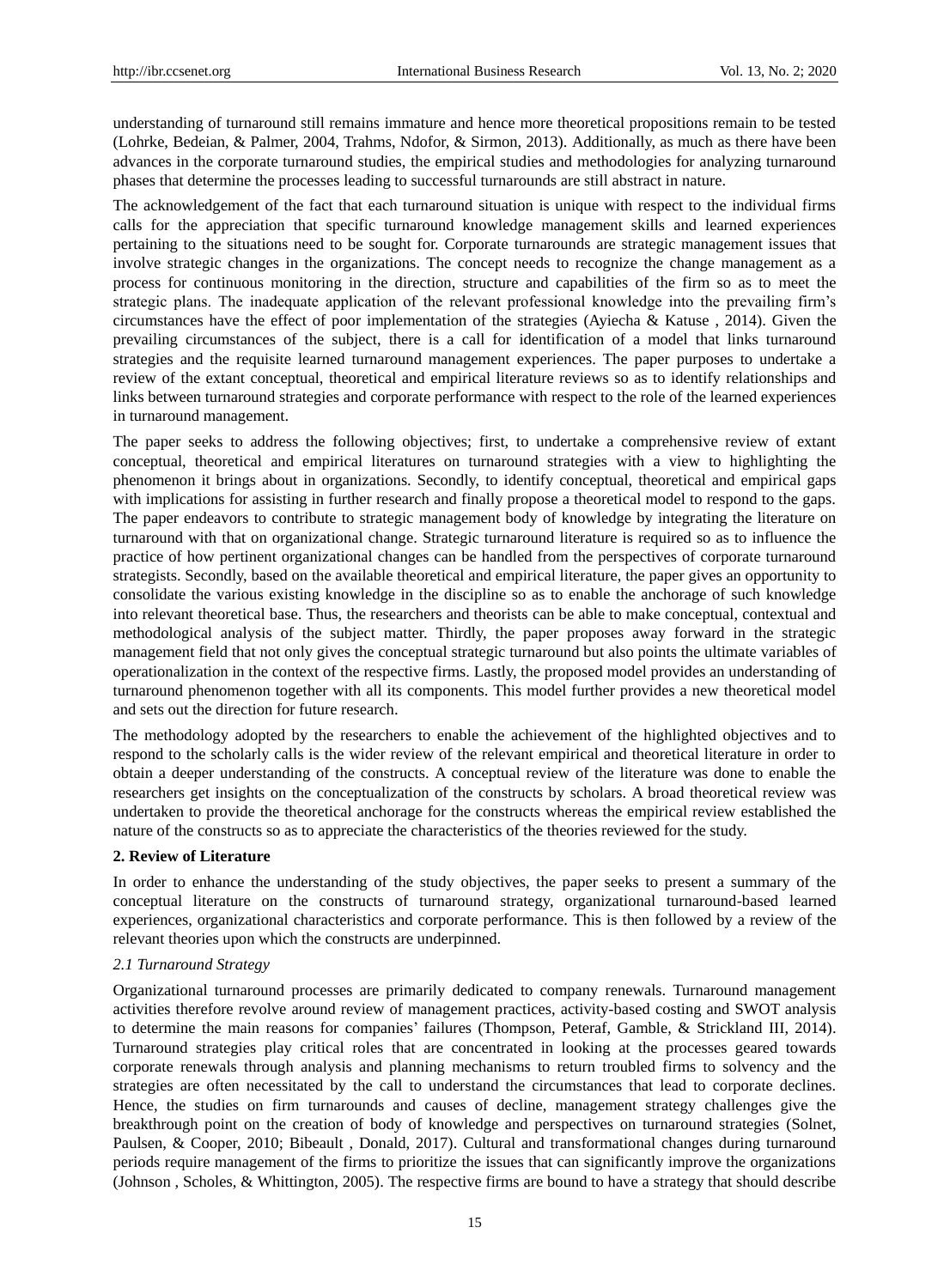the pursuit of goals by considering environmental threats and opportunities and the available resources and capabilities (Nandakumar, Ghobadian , & O'Regan, 2010). As such, strategic management is directed towards analyzing, collating and overcoming the problems faced by the firms due to changes in the environment. Strategic management also examines the firm's rules that are set for decision making that guides organizational activities (Petrova , 2017).

Turnaround strategy can thus be looked at as the steps that are undertaken in order to enable a firm to move from financial declines and be able to meet the basic obligations to its business stakeholders (Hofer, 1980). Therefore, the strategy should address the issues of measurement and performance of a firm in order to appreciate its functionality and the process aims at achieving rapid performance within an acceptable time frame (Pandit, 2000, Slatter, Lovett, & Barlow, 2006). What then emerges is the need to identify the appropriate set of applicable strategies under turnaround to raise the firm's performance to the desired levels of performance. We therefore suggest two aspects that emerge from the literature in connection with this desire, namely: identifying the applicable strategies under the turnaround option and the process of applying the turnaround strategies so as to raise and sustain performance at the desired level.

In terms of identifying the relevant set of strategies under a turnaround option, we identify two broad perspectives to classifying different types of turnaround strategies: Cost Based Approach and the 3Rs approach (Hofer, 1980, Boyne, 2004). The cost-based approach to turnaround strategy seeks to address improvement of performance or reversal of declining performance by cost cut backs, reducing the assets, increasing the revenues or a combination of efforts. The extant literature has indicated certain corporate turnaround strategies to primarily include cost reduction, asset reduction and restructuring as the common and popular strategies that the financially distressed firms employ. Cost reduction strategies involve the reduction in the firm's total costs including selling, general and administrative and interest costs. Asset retrenchment strategies involve net reductions in long- and short-term assets so that the firm has only adequate assets to operate with. Revenue generating strategies are undertaken by the firm through focusing on its existing lines of products, initiating price cuts and increasing marketing expenditures in order to stimulate demand (Hofer, 1980; Tikici et al, 2011).

The 3Rs approach to turnaround strategy on the other hand seeks to enhance the performance of the firm by internal realignments of the firm majorly through retrenchment, repositioning and reorganization. The proper timing of application of these strategies leads to the reversal of organizational decline and hence gives the firm the ability to attain a competitive advantage (Boyne, 2004). Retrenchment is a strategic response that considers reducing the scope and size of the firm. The major emphasis of the strategy is to ensure that there are cuts in the unproductive and unprofitable segments of the firm which in the long run releases available resources for investment in the segments considered potential for higher performance. Repositioning strategy considers growth and innovation of the firm by responding to the existing market demands and diversification into new markets and products. Reorganization strategies ensure efficiency that aims to make positive recovery and the strategies are categorised based on turnaround actions in terms of functional areas being addressed.

Faced with the two broad perspectives to turnaround, organizations have to make a choice on which specific strategy to adopt so as to offer an intervention suitable to reverse the declining trend in performance. From the reviewed literature, we are of the view that five types of strategies are suitable to operationalize a turnaround strategy: Cost reduction strategies, Revenue generation strategies, Asset retrenchment strategies, Repositioning strategies and Reorganization strategies. Cost reduction programs revolve around reduction on the firm's total cost which the management has to properly implement. Cost reduction strategy is achieved through reduction of existing expenses, elimination of non critical expenses and replacement of higher expenses. Revenue generating strategy encompasses the approaches undertaken by the management in order to enhance the firm's demand for the existing line of products. The approaches include the efforts achieved through price cuts, increased advertisments and direct sales of the products. Asset retrenchment that aims at ensuring there are cuts in the unproductive and unprofitable segments involve using the approach of reductions in size and scope of the firm. Repositioning strategy considers the firm's growth and innovation and is undertaken through diversification, product innovation and market penetration. Reorganization strategies are undertaken to enhance efficiency in the functional areas and are approached through planning systems changes, human resource strategies, decentralization strategies, production, technology strategies and financial restructuring.

An important aspect that needs attention in the choice of turnaround strategy is the need to provide an opportunity for the current conditions sustaining the declining trend to experience the impact of the components of the chosen strategy that are deployed in the form of an intervention. An intervention by its nature is a specific change methodology that unleashes the forces of change into a current state that is considered to be in a frozen state and unfreeze them towards a fluid state in which a transition can be experienced (Huse, 1980). As the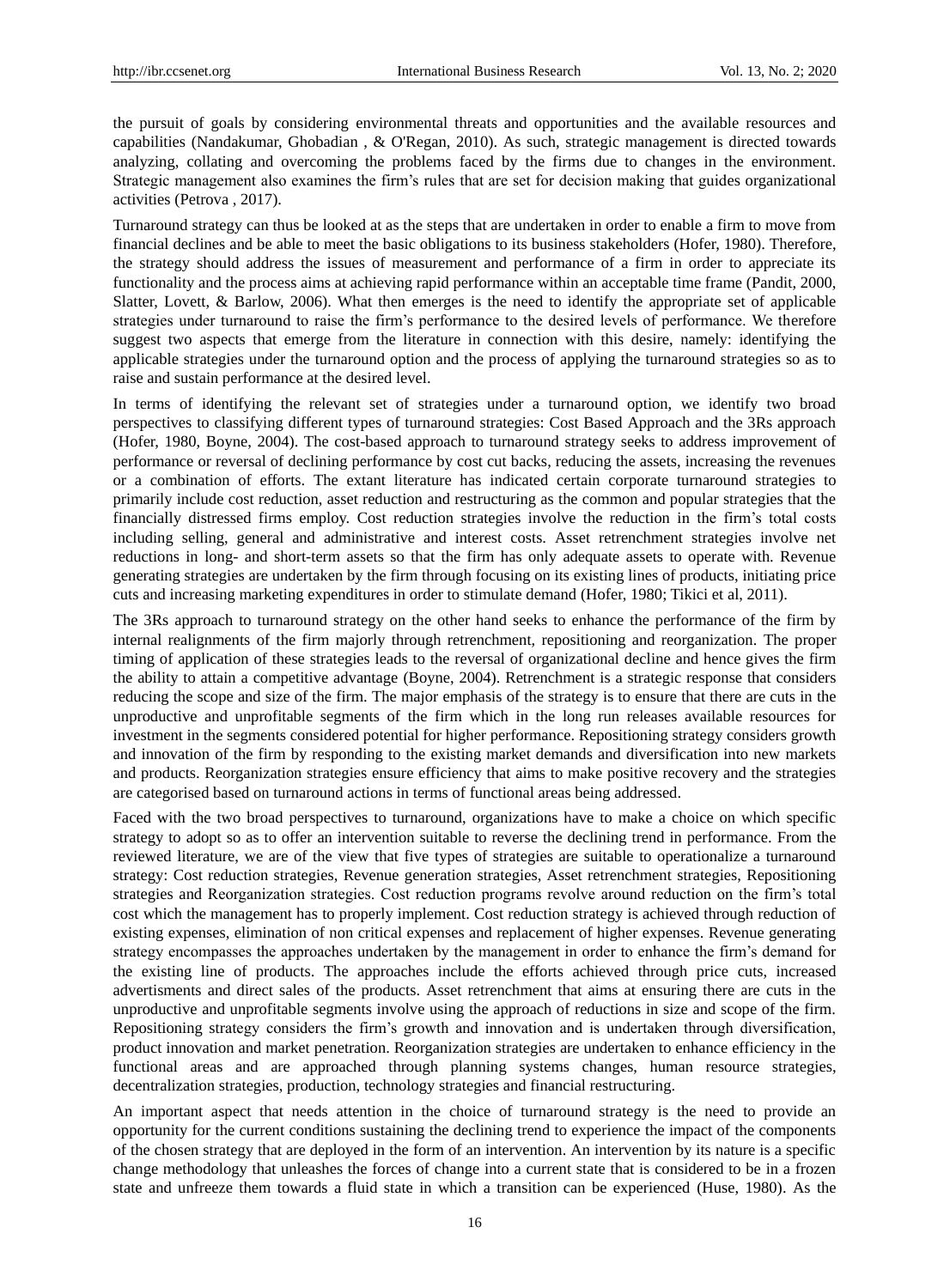system begins to change and embrace the components of the intervention, the system owners need to monitor the situation with a focus on identifying the nature of the change as the tansition begins and enact sufficient control mechanisms that can hold the gains in performance achieved or brought about by the applied strategy in the form of an intervention. In view of this, we see a closer link between the operation of a turnaround strategy and the experience of an organization going through a process of change for development and enhancement of organizational health (Bachmann, 2009). An important aspect of this experience of change is that arising from learning. In the context of turnaround strategies, managers need to integrate aspects of learning to facilitate development of mechanisms to capture and share learned experiences from the change being implemented.

The authors therefore propose that the constructs of the role of organizational learned turnaround experiences and organizational characteristics should be given due consideration for the purposes of understanding the choice of turnaround strategies and its linkage to corporate performance. The integrated study of these constructs therefore gives an opportunity to a significant knowledge of understanding organizational turnaround strategies and the subsequent enhancement of the subject and its conceptualization. To this end therefore, the paper will provide discussions on organizational turnaround-based learned experiences, organizational characteristics and corporate performance. It is notable that prevailing turnaround situations call for an understanding of how to handle and implement organizational development and change management. The evaluation of changes as a result of declines therefore necessitates that firms must develop and have experiences of turnaround knowledge which specifically assists in devising the turnaround strategies to implement. Firms have to invest in the acquisition of knowledge that specifically address the declining conditions and strategies that can be adopted in order to enhance relatively positive firm performance (Rothwell , Stavros, & Sullivan, 2016). An understanding of organizational change process is pertinent in advancing the knowledge on how the firms adjust or fail to adjust to the new environmental conditions brought about by declines in business performances (Barker III, Vincent L.; Mone, Mark A.;, 1998).

#### *2.2 Organizational Turnaround-Based Learned Experiences*

Turnaround strategy entails change within the organization under consideration. A critical factor in change programs is that of learning. If the systems sustaining declining performance are to produce better results, then there is need for change that is supported by a learning orientation suitable to enable process owners to keep track of gains being made in the transition brought about by the turnaround intervention. Learning in this context is described as the capacity of the organization to undergo through the three change stages of unfreezing, change and freezing processes (Lewin , 1947). Learning process ensures the acquisition of new knowledge and technological capabilities that enhance strategic decision making, tactical planning and operational activities of the firm (Trujillo, Baker, Parachinj, & Chalk, 2005).

Corporate turnaround situations therefore require continuous learning and growth opportunities in order to ensure that relative performances are accounted for. Arguably, the notion of organizational learning provides the firm's management with various perspectives of the organization ranging from personal developments that are capable of increasing the firm's effectiveness (Senge P. M., 1990). The firm's effective training and development constitute one of the practices of successful organization. It is notable that, over the years, in-company development and management leadership has indicated significant growth that contributes to improved firm performance (Pedler, Burgoyne, & Brook, 2005). Senge P.M (1990) defines organizational learning as the organizations in which people endeavor to expand the capacity to create desired results in which new and expansive patterns of thinking are nurtured. The basic rationale for organizational learning is to ensure that in the situations of rapid change, only those firms that are flexible, adaptive and productive would manage to excel. Hence, an organization that facilitates learning ensures its continuous transformation that leads to the achievement of its strategic goals (Pedler, Mike; Boydell, Tom; Burgoyne, John, 1989).

A number of dimensions distinguish the firm's learning that ensure that there is a convergence of innovation by the firm: These dimensions are: Systems thinking, Personal mastery, Mental models, Building shared vision and Team building. Systems thinking defines the conceptual cornerstone that integrates the organization's body of theory and practice. The systems thinking gives the conceptual framework that enables the study of businesses. An organization that has a continuous learning perspective uses systems thinking approach to assess the performance of its various components. Organizational systems thinking requires that all the organizational characteristics must be available at once within the organization so as to enhance a learning organization. Systems thinking therefore represents a framework adopted for organizational patterns and interrelationships (Yadav & Agarwal, 2016).

Personal mastery defines the organization's ability to learn through its individuals. The dimension applies to the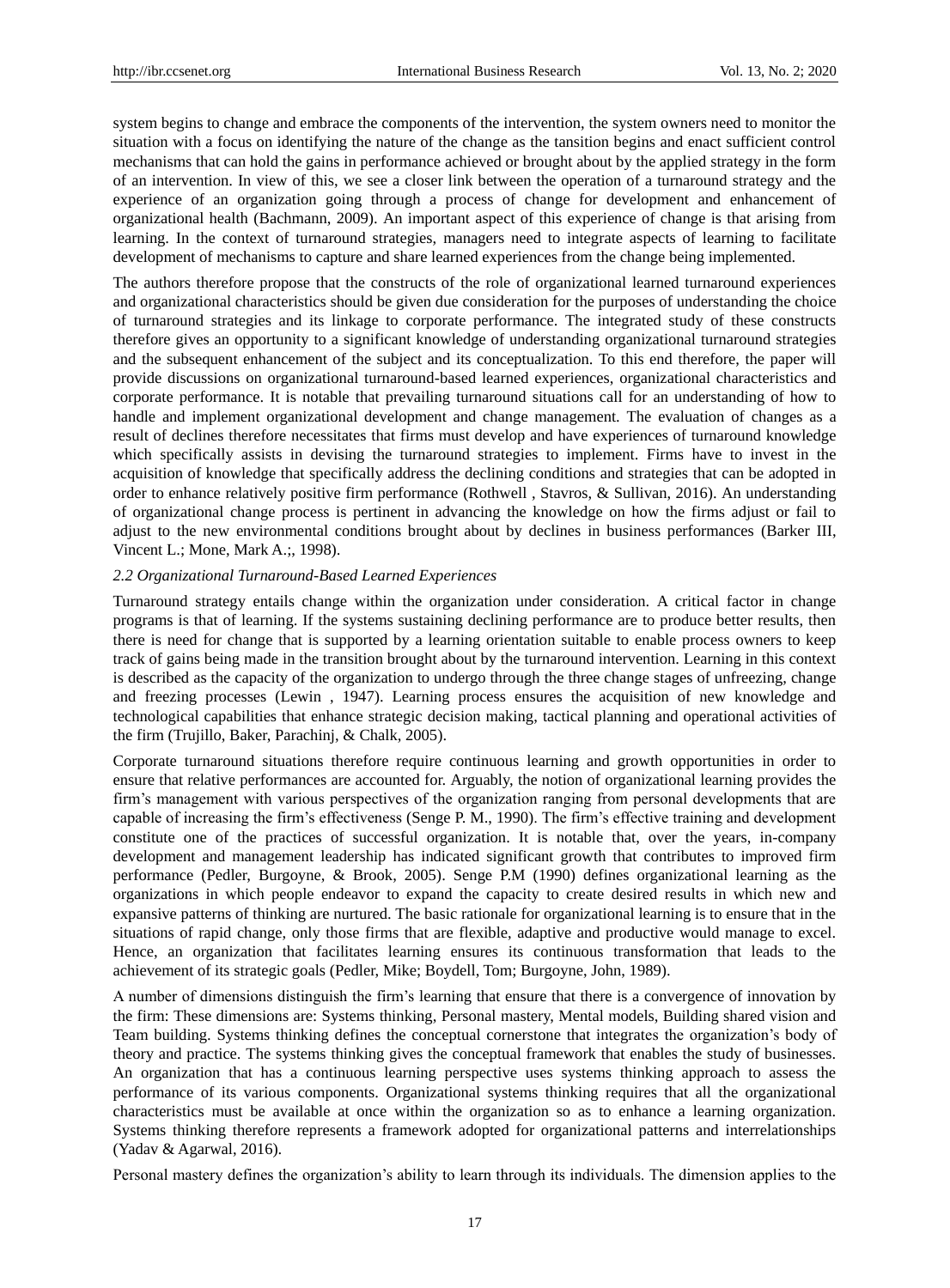individual learning that ensures the organization's members learn before the organizational learning can be experienced. Personal mastery within the context of organizational learning defines the goals and the measures of the goals. It ensures that there are commitments for learning and hence forms part of the organizational learning (Dawoood, Mammona, Fahmeeda, & Ahmed, 2015). Therefore, the organizations require personal mastery in order to achieve their strategic objectives. As popularized by Senge P.M (1990), the concept of organizational learning requires the presence of personal mastery in order to distinguish from others.

Mental models refer to the framework of cognitive individual processes and ensures the assumptions and generalizations are understood. The model enables the organizational staff to remain rational thinkers in order to evaluate whether organizational objectives are achieved. The assumptions that are in the possession of the organization and its staff ensure that the learning processes are challenged for the benefit of achieving the desired changes.

Building and development of the shared vision is considered important in the creation of a common identity that provides a focused learning through experimentation and innovation. The individuals within the organization have the capacity to share the ideas, proposals and visions that give diverse visionary aspects of the organizational operations. To enhance shared vision in the firms, learning organizations often have flat and decentralized structures which enhance the creation of vision through interactions with the organizational individuals (Senge P. M., 1990). Hence, organizational leadership plays a greater role of creating and sharing the organization's vision with the employees. Team building aspect of organizational learning enables the organizational members to be committed to the continual improvement of the firm's activities and goals. Team building enhances the process of aligning and developing the capacities of organizational team to create the firm's desired results. An organizational team is characterized by results driven structure, competence, commitment, collaboration and principled leadership with the eventual aim of achieving the organization's objectives.

Within the context of organizational change, learning is expected to play an important role in the process of change brought about by turnaround strategy. One of the approaches to change proposed by Kurt Lewin (1947) identifies three stages of the change process in which learning can be instrumental in addressing performance improvement from decline to recovery. As stipulated in the breakthrough sequence in addressing the firm's chronic financial problems, learning enables the firms to apply strategic control measures (Juran, 1995).

From the above discussion, an important nexus between turnaround strategies and the learning organization concept has been conceptually and theoretically demonstrated. This is an important observation in strategic management given that the scholarship has alluded to the role of learning during change in organizations without clear indications on how this learning may apply to different types of change programs and strategies. In the case of turnaround, the three stages from the planned change model by Lewin compare well to the situation faced by organizations undergoing decline calling for turnaround and clearly indicates how learning fits into the process in addressing the target of the strategy namely performance. Therefore, the firm's learned experiences with regard to turnaround situtations becomes imperative in the respective firm realignment process (Pillay, 2013). On the same breadth, the role of learned experiences with respect to firms in turnaround situations define the processes that enable turnaround specialists and managers to align applicable strategies, assimilate the situation then finally apply the strategies for the intended corporate results (Aurich, Fuchs, & Wagenknecht, 2006).

## *2.3 Organizational Characteristics*

Organizations are unique and demonstrate the same uniqueness in the manner they approach and apply different strategies. One way that has been used to measure and assess the effect of this uniqueness is that of organizational characteristics. Organizational characteristics are regarded as the firm's desired configurations that are defined by its management and aligned to its strategy or structure. The understanding of the concept of organizational characteristics is quite critical in the determination of the success of the turnaround strategies deployed by the firms (Watanabe & Senoo, 2008). Organizational management of the turnaround situations therefore necessitates that there must be an efficient management structure that can ensure there are effective plans, controls and communication between the firm's stakeholders (Al-Turki, Duffuaa, & Bendaya, 2019).

A number of components of organizational characteristics influence the adoption and implementation of turnaround strategies that eventually impact the extent of performance and results of turnaround candidate firms: These components are: Corporate governance systems, Firm size, Firm diversity and Organizational identity. Corporate governance systems ensure the desired company directives and decisions. Extant literature regards corporate governance arrangements in turnaround situations as being very imperative in the examination and achievement of the firm's objectives and corporate governance matters are supposed to take care of the industry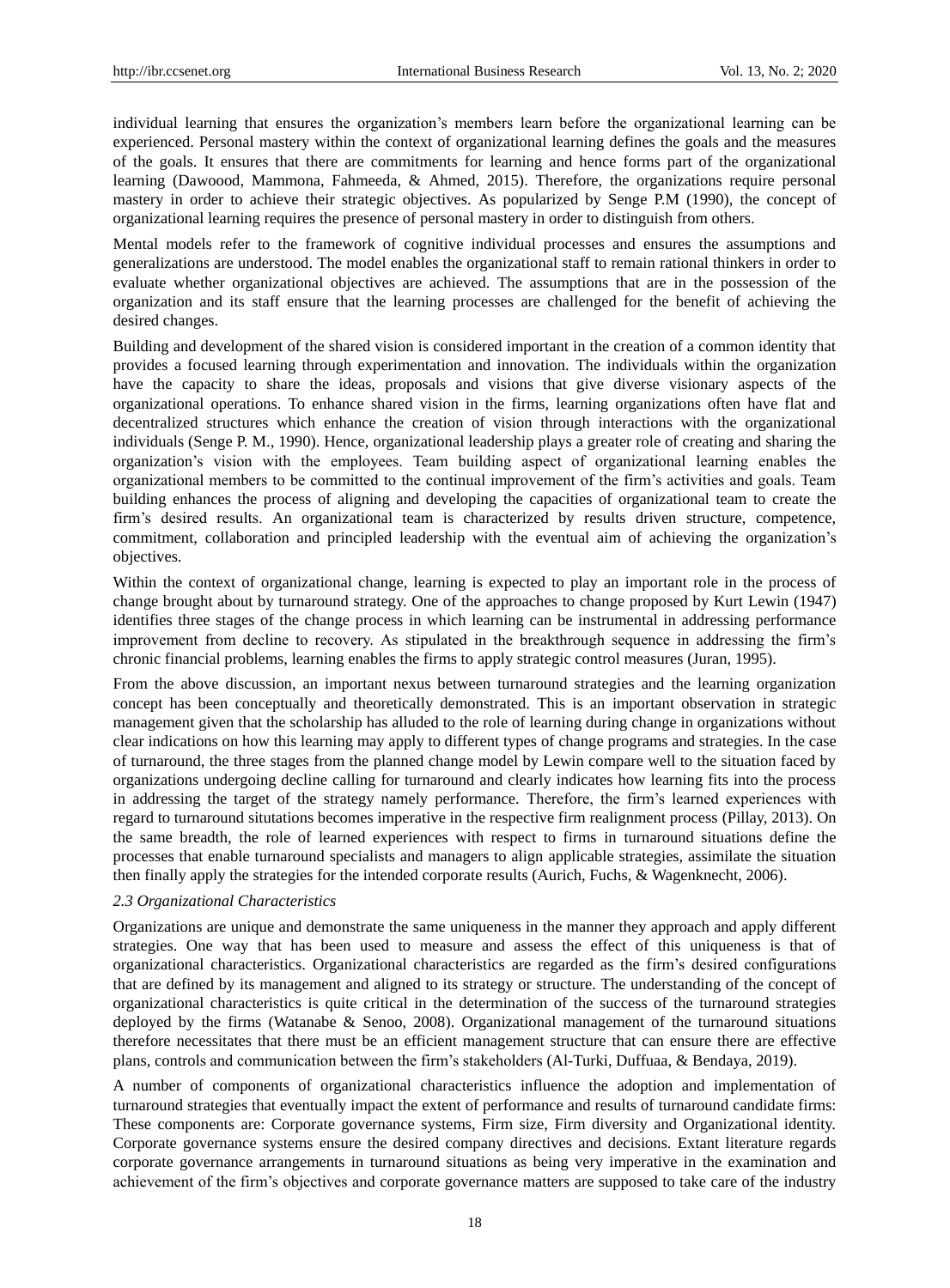dynamics and the stages of the firm's developments and growth to create strategic barriers in situations where the industry's fortune change (Filatotchev & Toms, 2006). The development of governance capability is a determinant of turnaround and hence the changes in management that are incorporated into a declining firm are able to determine improvements as well as organizational capability that causes sustained firm performance (Harris, 1994). A merger of turnaround and corporate governance studies also highlight an evaluation of the role that the top governance of the firms can play in scenarios where they have to put to halt the firm's decline and subsequently reverse the declining performance (Lohrke, Bedeian, & Palmer, 2004).This highlights that leadership is very essential for any firm decline or turnaround and the ability to obtain the required information that can be used to prompt an action and recommend corrective measures necessary for the firm's turnaround and sustainability (Ghazzawi, 2018).

Firm size stipulates the capability of the turnaround firms to undertake particular strategies. Firm size as a factor influences the ability of turnaround firms as they implement a number of turnaround strategies which ultimately affect turnaround performance (Schmitt & Raisch, 2013). According to Barker III, Vincent L.; Mone, Mark A., (1998), there are indications that firm size influences the ability of the firm to change its strategic orientation based on the factors of complexity of the internal procedures, power structure extensions and existing relationship with external stakeholders that have the effect of blocking the firm's ability to bring changes that are anticipated. Studies by Abebe and Tangpong (2017) posit that firm's size as a control variable of the organization positively and significantly influence the relationship among turnaround firms with respect to turnaround practices involving lay offs, acquisitions and divestments whereas Pant (1991) notes that, size as one of the structural factors of the firm is a charactreristic that influences the organization's nature of competition in the industry and hence, determines the strategic implementation success.

Firm diversity domain influences the extent of organizational changes. The dimension is strongly associated with how the firm can be able to sell parts of the business or departments during financial crisis. Firm diversity takes various forms within the organization including the firm's demographics. Organizational identity on the other hand enhances human, financial and other critical resource success factors and the firm's identity during firm decline faces threats that can lead to misalignment with both the current and future competitive demands. This therefore calls for the management and turnaround consultants to undertake the key roles that ensure that firms revisit and revise the identity in order to support recovery (Rokwell, 2016). The uniqueness of the firm depicted through the organizational characteristics may be considered as a factor that conditions the firms manner of application of adopted strategies. There is therefore the requirement for the firm's understanding of the causes of decline in order to understand which particular strategies are applicable to tackle the decline.

## *2.4 Corporate Performance*

Adoption and application of strategies has the main goal of addressing performance of an organization. The construct of performance is the main point of consideration leading to the adoption of turnaround strategies on the strength that the experienced declining trend in performance can be reversed for an upward trend. The most important role of corporate performance in the field of strategic management involves having a critical look at the conceptualization and measurement of business (Venkatraman & Ramanujam, 1986). Hence, the firm's performance and specifically sustainable performance forms one of the critical objectives of all the organizations (Ritson, 2017). Over the years, measurement of firm performance has rather been a challenge to both scholars and business practitioners (Simerly & Li, 2000).

Observations by Chakravarthy (1986) indicate that corporate performance is a multidimensional variable and hence applying a single index measure does not give a comprehensive analysis and understanding of the relationship of performance to the constructs being studied. It is therefore imperative to consider the use of multidimensional indicators to analyse firm performance. Thus, studies that consider performance as a dependent variable alternatively require to point out other variables that can give variations in firm performance.

Turnaround managers are therefore able to depict both financial and non-financial measures of performance to evaluate the effectiveness of turnaround strategies applied. To measure firm performance, financial measures applicable are gross profit, total organizational assets, revenue growth, earnings per share and return on investments. The Balanced Scorecard (BSC) provides a multidimensional tool for performance measurement that highlights a four pronged approach of performance as: financial, customer, internal business processes and learning and growth perspectives. The perspectives of the tool presents the indicators and are thereby able to assist in the translation of the firm's strategy into operational performance indicators (Kaplan & Norton, 2001).

Corporate performance and the effectiveness of the firms are very critical for the management in both private and public institutions and in the conduct of organizational research practices. According to Morin and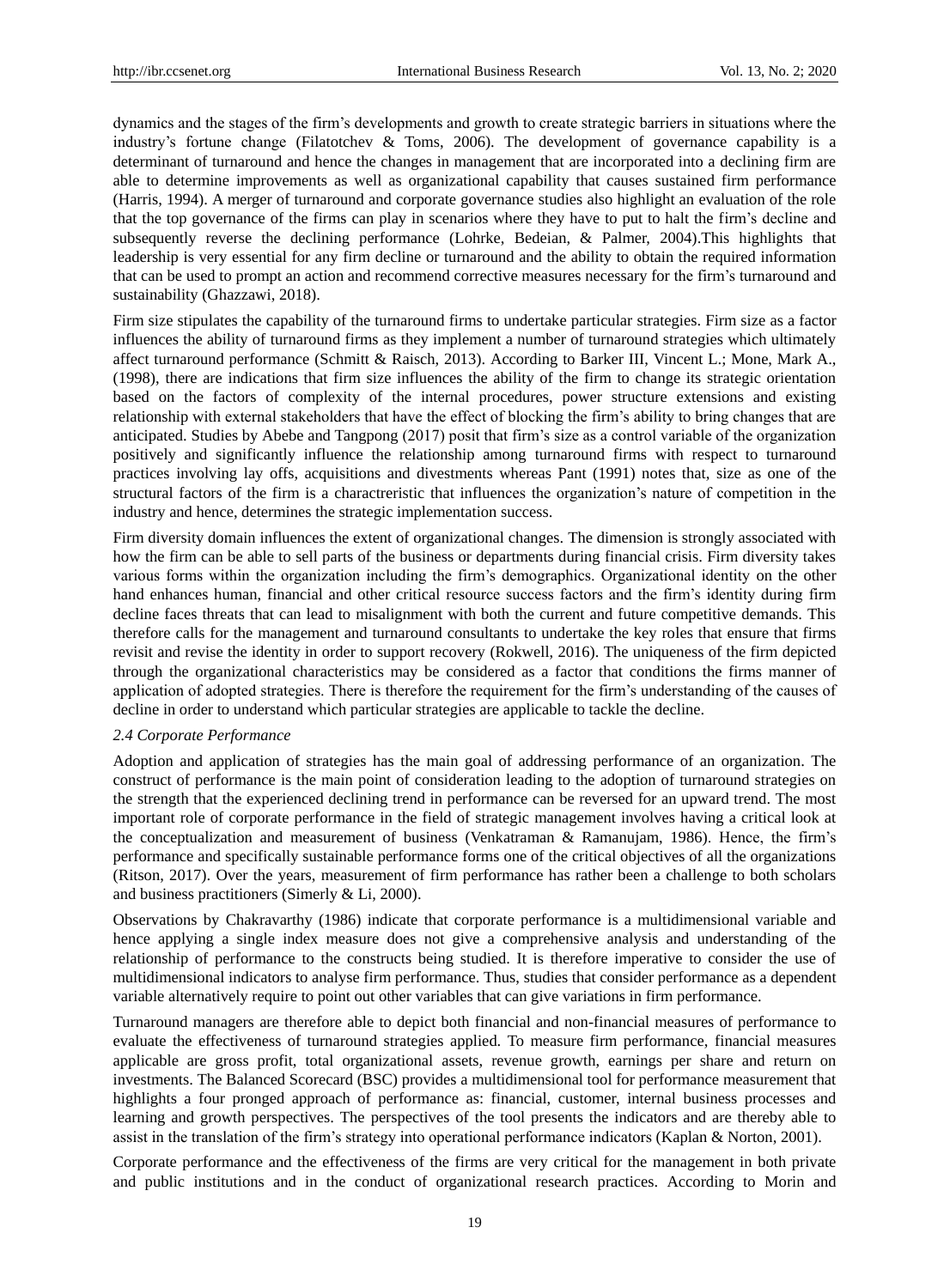Audebrand (2014), management's efforts to maintain the firm's efficiency in terms of production, excellent and total quality management are all matters necessary for achieving organizational performance. In this respect, organizational performances are restricted to include financial, people and processes used to ensure the achievement of objectives and the environment in which the organizations evolve in. The firm's effectiveness can be categorised into the four distinct areas of systemic, social, technical and ecological. The systemic category signifies the sustainability of the firm through stability and growth; social component is related to worth of the company's personnel; technical component stresses on processes' efficiency and ecological component relates to the legitimacy of the organization.

Business performance therefore becomes the mechanism through which the firm undertakes an evaluation of all the efforts devoted to the achievement of business goals (Yildiz & Karakas, 2012). The success of the firm is measured through its performance and is pegged on the achievement of its goals and objectives. Previously, accounting measures have been widely used to evaluate corporate performance (Brown & Laverick, 1994; Abebe, Michael A., 2010; Schmitt & Raisch, 2013; Nnabuife, Onwuka, & Ojukwu, 2015). Therefore, organizational performance plays the critical roles of monitoring business progress and goals; monitoring the effective strategies as well as plans in order to ensure that the firm's implementation processes are controlled to support decision making for the firm's sustainable development and advancement.

On the other hand, other scholars have defined performance of firm through non-financial performance measures which incorporate the firm's awareness of its environment, maintenance of moral responsibility and recognition of employee relations. These measures are considered important in the control of organizational problems (Jacobs & Kleiner , 1995, Cescon, 2015). Additionally, the appreciation of the role of non-financial measures of innovation and technological breakthroughs indicate the firm's intangible assets including knowledge are critical in enhancing the developmental and maintenance aspects of a firm's competitive advantage (Roberts, Neumann, & Cauvin, 2017).

Broader dimensions of corporate performance have included measurements of performance in terms of firm position in the industry. Industry related measures of performance vary from: employment of product leadership strategies so as to increase value creation and desired firm performance (Zott & Amit, 2008); cost leadership that the firm enhances through its experiences and investments in the production facilities, conservation and monitoring of the operating costs, thus leading to the achievement of cost leadership and the use of leverage of managerial efficiency (Valipour, Birjandi, & Honarbakhsh, 2012); transformational leadership that determines the extent to which the firm's leadership can enable the employees to exploit the available business opportunities, lower costs and ultimately increased profitability; market driven leadership that makes use of low cost strategic processes more than competition to enhance firm performance and competitive advantage and level of market differentiation (Menguc, Auh, & Shih, 2007; Matzler, Schwarz, Deutinger, & Harms, 2008); innovation leadership that refers to the ability of the firm to use learning to produce its products and processes that differ from the competitors, thus contributing to the growth of firm performance (Menguc, Auh, & Shih, 2007).

Schuster et al (1997) pointed out a different dimension of performance measurement that considers the behavioural aspects of the firm. Employee behavioural performance measures involve the organization's recognition of its employees when it has a carefully managed process that enables the participation and integration of its individuals and the organization so as to achieve productivity and gain competitive advantage. These behavioural aspects emanate from employee motivation; commitments that enable the achievement of performance through participation; innovation leadership through clarification of individual responsibilities and encouragement of individual initiatives; employee compensation that is an affairmative obligation of the firms to compensate the employees comensurate with their contributions to the firm's success (Schuster et al, 1997; Buren III, 2005; Carmeli, Gelbard, & Gefen, 2010).

Corporate performance can be viewed in terms of the firm's readiness for change (Kontoghiorghes, Awbrey, & Feurig, 2005; Kilika, 2012; Kimiti & Kilika, 2018). Human resources and systems in the market environment can enhance organizational performance through consideration of organizational capacity to change. The firm's readiness for change determines the extent of the employees perception that the organization has the mechanisms that can enhance a successful change. The understanding of the firm's readiness for change is thus indicated by its dynamic capabilities through: organizational learning; innovation; adaptation through the ability to adjust and change that can be tested during the firm's financial distress in the economy; entrepreneurial standards in pursuit of growth and profitability (Smith, Hampson, Chaston, & Badger, 2003; Rangarajan, Chonko, Jones, & Roberts, 2004; Judge, Naoumova, & Douglas, 2009).

A number of criteria establish firms as turnaround candidates and hence the firm's turnaround performance will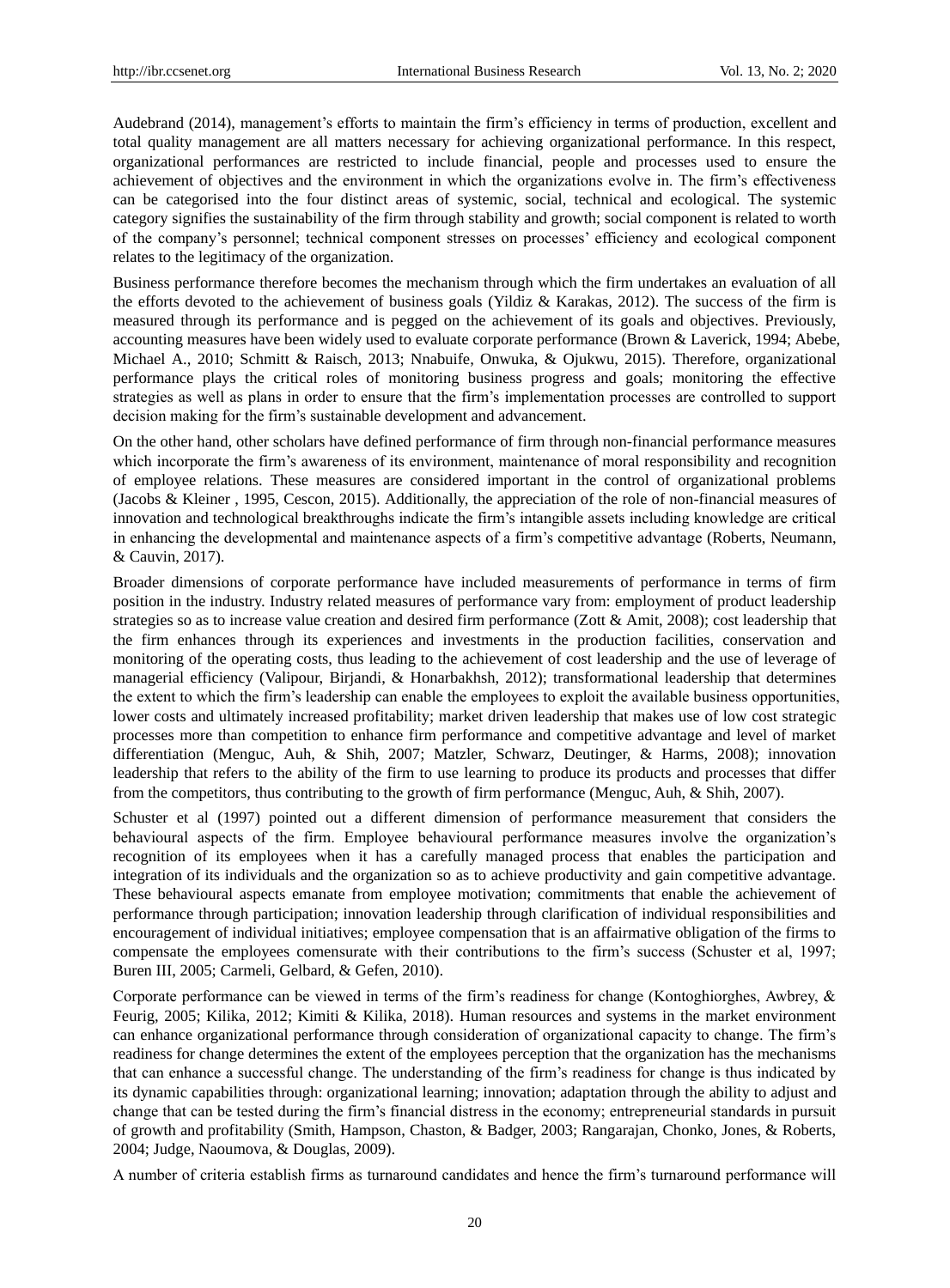be evaluated based on relative evaluation periods of time. Therefore, turnarounds are judged by improvements in performance indicated since measurements form an important dimension to stabilization of a declining organization (Khandwalla, 1983).

Based on the time frames for managing turnarounds, performance of the firms will be evaluated based on a number of variables. Return on investments is underscored as a primary performance variable in strategic research involving declines and turnarounds. Other variables of evaluating performance during turnarounds are measurements of change in net income, return on invested capital, return on assets, market share, stock market prices and sales growth.

Measurement of the impacts of turnaround strategy has conventionally focused on the cross-sectional analysis of firm performance. We however need an application of a longitudinal lense since the focus in a turnaround strategy is to reverse declining level of performance with a negative trend towards recovery changes gradually over time (Stritch, 2017). The longitudinal lense called upon may be justified along three considerations. First, tracking the change in performance over time will enable managers to better understand the manner in which the change brought about by the turnaround intervention is behaving over time. Secondly, adopting this lense offers an opportunity for management to effectively monitor the progress of the turnaround implementation so as to initiate contingency measures when the situation so demands. Thirdly, when viewed from the learning perspective, lessons learned from the effect of the strategy are better tracked in the course of implementation as opposed to the terminal stage so that the gains made are understood and the conditions accounting for such gains are given administrative support to ensure focus on the target is not lost. These agree with the implementation phases as expressed in Kurt Lewin's model of change. The model that involves the stages of unfreezing, change and finally refreezing is a recognized model that explains change implementation. To implement a change requires the organization's current state being changed to a desirable state which has to occur simultaneously (Hussain, et al., 2016) and making a decision as to what point at which to make steady the forces of change from any further impacts on organizational systems.

The differential performance derived from the turnaround strategy should therefore be analyzed based on the conceptual phases that a turnaround goes through. Hoffman R. C (1989) identified two phases of turnaround: downturn phase and upturn phase. The downturn phase refers to the first phase of financial downturn in which the firm's financial performance is considered to be below the expected norm for a period of time. This phase should be followed by an upturn phase in which the firm's financial performance should exceed the acceptable level for a period of time. Turnaround cycles are therefore determined by making comparisons of the change in the rates of growth in the organization's profitability to the industry's acceptable averages of prior performance, industry's profits and investments (Hoffman R. C., 1989). A stipulation posed by Pearce II and Robbins (1993) indicates the requirement that a firm is considered to have experienced a turnaround if its performance in both the downturn and upturn phases have changed greater than the industry's average.

Barker III, Vincent L.; Mone, Mark A.;, (1998) offered an alternative to the one based on phases and used the analysis of three consecutive years of declining return on the assets, occurring after a base year when the returns on assets were above the industry's average; the firm's performance low enough so as to cause losses; and the three years of decline followed by three years of an increase in returns on assets. Lastly, Schendel, Patton and Riggs (1976), analyze turnaround performance as being determined as a downturn phase of four years that have uninterrupted financial decline in the firm's net income followed by an upturn phase of four years that report an increase in net income that has an allowance of two year deviation in the downturn and upturn phases.

## *2.5 Review of Supporting Theories*

The conceptual reviews have endeavored to give a comprehensive knowledge of understanding on the lead construct of turnaround strategy from its original background up to the point of possibility of a phenomenal growth into its subsequent deployment. It is hence pertinent to underpin such a phenomenal understanding on the appropriate theoretical grounding. Therefore, based on the conceptual review that has given rise to the above set of issues, there is need for the examination of theories that can explain the phenomenon brought about by application of turnaround strategy and its accompanying constructs. Since organizational turnaround research focusses on the issues of decline in firm's competitive advantage, going concern uncertainty, and the ultimate recovery of its competence, it becomes very prudent to have a consideration of the theories that investigate the competitive advantage sources and sustainability. A review of the theoretical literature interrogates the extant theoretical work so as to identify the relevant theories that scholars can use to better underpin and analyze the phenomenon arising from application of a turnaround strategy and the corresponding constructs. The theories identified to be relevant from a broad range of theoretical literature for discussion in this paper are: Stage Theory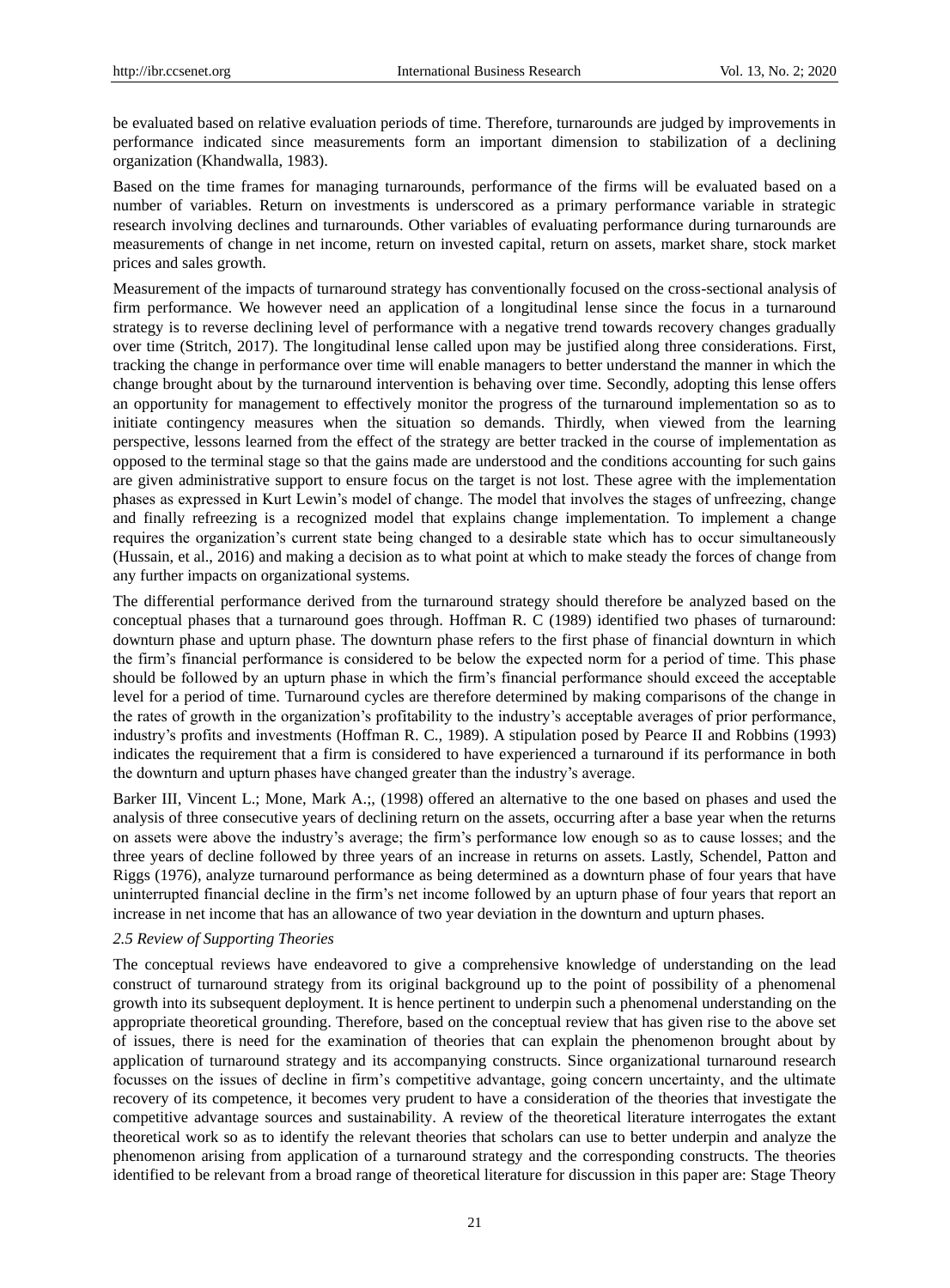of Successful Turnaround, Structural Adaptation to Regain Fit Theory, The Resource Based View Theory, Contingency Theory and Learning Organization Theory.

## 2.5.1 Stage Theory of Successful Turnaround

The stage theory borrows its origins from Kurt Lewin's three stage model of freezing of the past events of the organization, moving to new information and refreezing through the processes of reinforcements and support for change (Lewin , 1947). Other scholars who also built on the stage theory were Alter and Hage (1993) while studying on the topic of organizations Working Together. Their study on the American business organizations was necessitated in order to improve the international competitiveness with emphasis on organizational form and cooperative linkages (Alter & Hage, 1993). The use of stage theory involves categorization of the actions that lead to the poorly performing firm's eventual recovery or further decline. Hence, the theory is able to explain causes and the contexts of such eventualities. Corporate turnaround is never a static or single event since it is a situation that involves processes that are meant to define if there are improvements in firm performance on a relative time of consideration.

Stage theory becomes relevant in the studies of the subject due the fact that turnaround deals with reversal of the organizational performance and hence it becomes of considerable importance in understanding the growth of research on the decline of the organizations. The theory tends to be rooted in the concept of industrial economics and therefore explains the understanding of turnarounds with respect to statistical relationships and represents the available turnaround strategies that clarify performance and the influence of its contextual success factors (Chowdhury S. D., 2002). The main consideration for the application of stage theory is the fact that the theory enables an elucidation of the sequences of events of turnaround that culminates into the declining firm's eventual survival or failure. The authors are of the view that the stage theory underscores the assessment of how the different stages of turnaround strategy implementation leads to the eventual expected firm performance.

The theory is appropriate in the study of turnaround topics for two aspects: Turnaround involves a number of changes in the firm which are dynamic hence requiring the combination of processes over time; turnaround cases have different sequences in terms of implementation due to firm characteristics. It therefore argues that turnaround as a subject is based on the perspective of stage theory since the approach is able to explain the chronology of events that are helpful in the ultimate firm's survival or failure. The three critical requirements of the stage theory are identified as the incident, events and concepts and through such categorization, the model clarifies how the elements are relevant at each stage and can facilitate the progress of the firm's performance from deterioration to success or eventual decline (Chowdhury S. D., 2002).

## 2.5.2 Structural Adaptation to Regain Fit Theory

The structural adaptation to regain fit theory maintains that the firm's structure and any changes can be explained functionally by use of quantitative data by possibly making enquiries into the alignment of structure and strategy. A firm is said to be in a fit if its financial health indicates high performance which can translate to surplus funds that can be used for business expansions and diversification. Such expansions increase the size of business in order to create a misfit as compared to the firm's structure previously in use, hence leading to an adaptation of the structural change (Donaldson, 1987). The structural transformation of the firm is meant to enhance the generation of static and dynamic gains which translates into the productive transformation of processes. This follows theoretical work that structure will follow the strategy that has been laid down by the firm (Chandler, Jr., 1962).

The theory therefore becomes applicable in the understanding of turnaround management so that the management is able to concentrate on the recovery processes of the firm having in mind that the firms are not economically viable in their current fit situations and hence, calls for the firms to take advantage of the situation in order to enhance diversification, modernization and reorganizations that enables the firm's survival, continuity of operations, sustainable competitive advantage and performance. The theory is hence linked to the turnaround strategy that the firm employs in order to achieve its expected performance objectives. The authors therefore opine that the arguments brought about by the structural adaptation to regain fit theory are considerable for underpinning turnaround strategy construct and corporate performance that is brought about by the resulting adaptation of the identified strategies.

#### 2.5.3 Resource Based View Theory

Resource Based View Theory can be traced back to the studies done by Penrose (1959). The theory is concerned with firm's resources management, firm production opportunities and strategies for diversification. The theory explains the logical links in the firm's resources and capabilities and the ultimate competitive advantage. The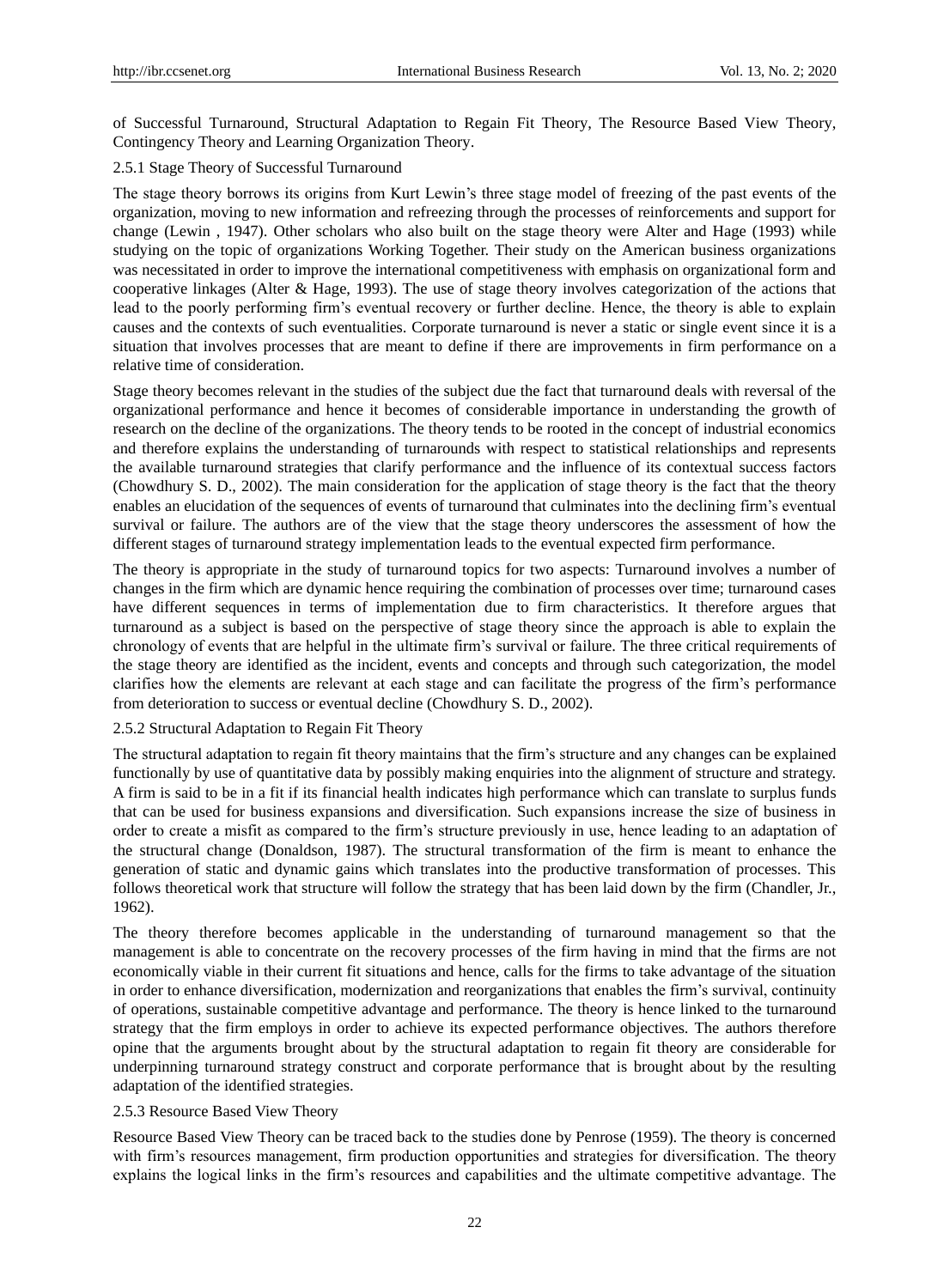theory enables an understanding of the resources and how they can be productively invested in order to give rise to profitability and growth of the firm.

Barney J. (1991) underpins the concept of the RBV theory as the firm's resources that should be valuable, rare, imperfectly imitable and non-substitutable so that the application of the resources can result into a sustained competitive advantage. The theory considers the firm as a bundle of resources and hence it can be referred to as the theory of competitive advantage (Barney J. , 1991). The theory therefore becomes relevant in turnaround management studies so as to help the management in understanding how the organizations can be able to exploit the available resources and capabilities to counteract with the economic crisis dilemma. Hence, the resource-based view theory is linked to turnaround strategy and the firm's resources that are available to be used for the purposes of achieving the firm's expected performance. The authors have the view that the arguments brought about in the RBV theory are quite relevant to turnaround strategy construct and its subsequent implementation as a form of strategic choice. RBV considers the strategies adopted by declining firms as resources which the firms use to obtain value in line with the RBV's framework of VRION and the resulting organizational performance.

#### 2.5.4 Contingency Theory

Contingency theory dates back to the works of Fiedler (1964) whose article concentrated on the contingency models and leadership. The theory explains the roles played by the organizational leaders with respect to their areas of operations. Contingency theory is considered to significantly enhance the understanding in strategic management research. According to strategic contingency theory, scholars argue that an effective strategy is dependent on the causes of the firm's decline (Trahms, Ndofor, & Sirmon, 2013).

The determination of the causes of firm decline and the subsequent application of the contingency theory enables firm management and turnaround strategists to understand critically the appropriate turnaround strategies to employ and there is an ease of alignment between turnaround management strategies and performance of the firm (Wittig, 2017). Contingency theory therefore becomes very pertinent to the organizational managers as it gives a significant scope of decision making at the discretion of the firm. The theory is linked to turnaround strategies that are available to the declining firm by selecting those strategies that are contingent to the firm's businesses. The authors are of the view that the contingency theory is relevant in the study of turnaround strategy and firm performance as it provides a suitable framework for the study of organizational design by stating the best organizational structural design whose structure is able to align with organizational contingencies.

## 2.5.5 Learning Organization Theory

The theory dates back to the works of Senge P.M (1990) while exploring on the studies on the art and practice within the learning organizations. Learning organization concentrates on collecting and analyzing the individual and collective learning processes within the organizations. The process is injected in an organization in order to facilitate learning that can effectively assist the firm managers in the development of the firm's systemic and dynamic perspectives (Senge, Peter M.; Sterman, John D., 1992). The ultimate need of the learning is to ensure there is expansion of people's capacity in order to create the desired results (Garvin, 1993). To achieve the objective of organizational learning, there is need for use of five components: systems thinking, personal mastery, mental models, shared vision and team learning. Organizational learning is therefore a process that unfolds on a timely basis and henced linked to the acquisition of knowledge and improved firm performance (Senge P. M., 1990).

In order to achieve the firm's ultimate goal, learning organizations are built upon five major activities: systemic problem solving in which the firm relies on the scientific methods to solve firm problems, making use of data and using simple statistical tools for inferences; experimentation with new approaches through systemic searching and testing of new knowledge for ongoing and demonstration projects; learning from own experiences and past history in order to review successes and failures then making systemic assessments; learning from the experiences and best practices of others through the outside environment to gain new perspectives; and transferring knowledge quickly and efficiently throughout the organization (Garvin, 1993).

The theory becomes applicable in enhancing change management within the organization. The authors are of the opinion that for the organizational systems to sustain the decline in performance and realise better results, there is a critical requirement of a learning orientation that enables the management to track and monitor the results that accrue as a result of the turnaround interventions employed by the organization.

#### **3. Call for a Theoretical Model**

The reviewed literature on the subject of turnaround and the phenomenon it promises to bring about has implied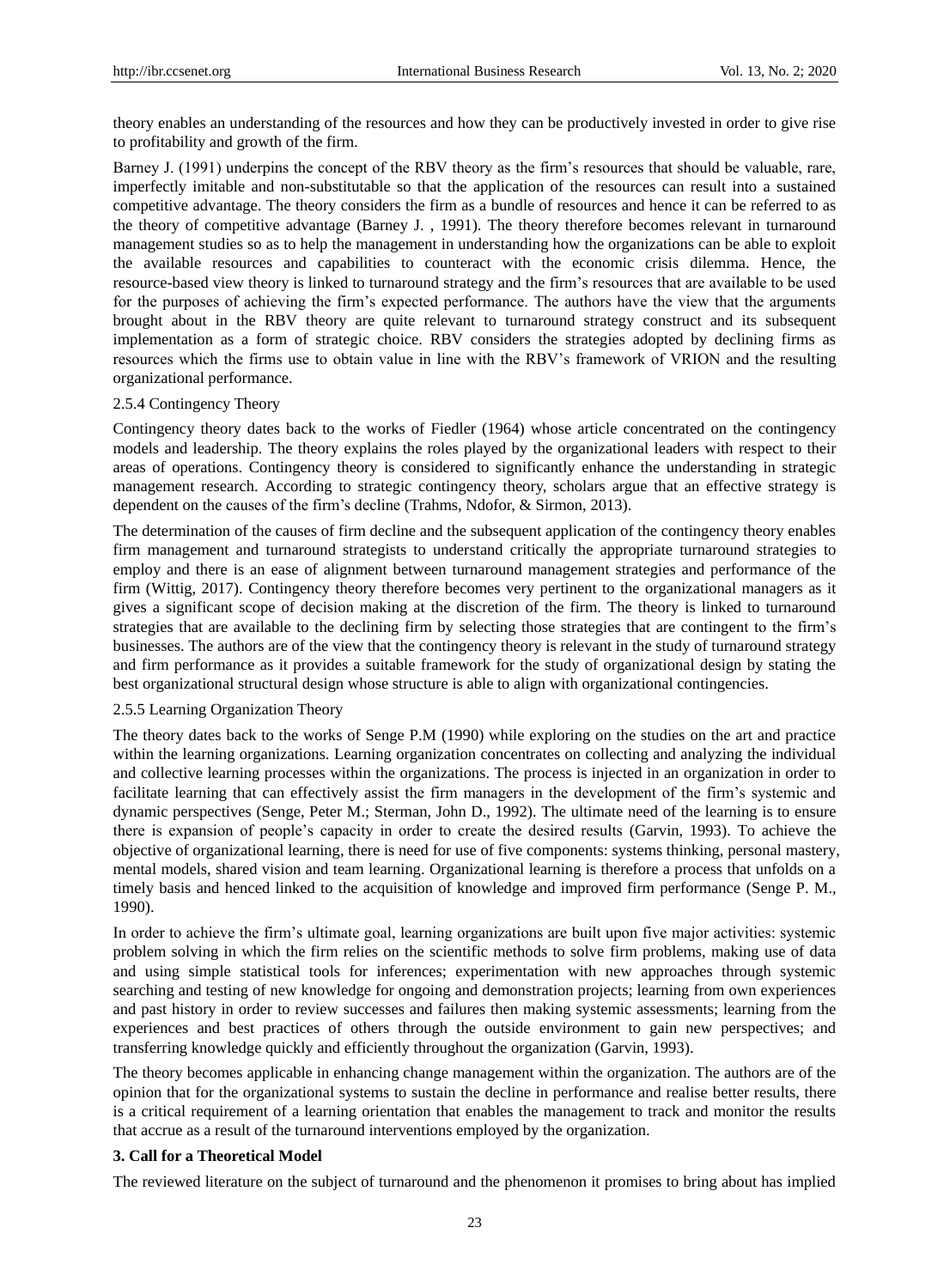pertinent issues that set the stage for further consideration in conceptualizing the role of turnaround strategy in a relevant firm strategic behavior. The emerging issues are therefore considered to be particularly important in the presentation and justification of a case for the model that advances new knowledge in strategic management discipline. According to Nachmias and Nachmias (2004), new knowledge advanced in both scholarly and scientific grounds requires a foundation upon which the knowledge can be supported. Therefore, in order to have a framework for the advancement of this knowledge, there is need to identify the constructs that underlie the phenomenon brought about by turnaround strategy in the life of an organization and their clear roles. Strategic management theories increasingly reflect on the organizational change whereas a number of empirical data have however indicated that there has been much preoccupation with designs of cross sectional data as opposed to the dynamic aspects of organizational strategy (Ginsberg, 1988).

The reviewed literature has explicitly revealed a clear understanding on the construct of turnaround strategy. The literature clearly brings out the nature and characteristics that enables an understanding of the construct. This understanding of the construct of turnaround strategy is explained by the various aspects that include diverse conceptualizations, definitions, components and perspectives that support the extraction of relevant indicators. From the literature, turnaround strategy can be operationalized through five major indicators: cost reduction strategy, revenue generation strategy, asset retrenchment strategy, repositioning strategy and reorganization strategy (Hofer, 1980; Sudarsanam & Lai, 2001; Boyne, 2004; Tikici et al, 2011).

Based on the forgoing argument, the authors identify the possibility of an emerging phenomenon that arises from the adoption of turnaround strategy in firms as a strategic option. The emerging phenomenon can be looked at in two perspectives: the potential that the organization gains by the turnaround strategy and the context in which the strategic option is optimized. The potential the turnaround strategy injects in the organizational system and the turnaround management capacity which when combined with the strategic resources lead to the attainment of an organization's sustainable competitive advantage. Competitive advantage of the firm is reflected through both financial and non-financial dimensions of firm performance. Financial dimensions include gross profit, return on assets, revenue growth, earnings per share and return on investment (Kaplan & Norton, 2001). Non-financial dimensions include operational efficiency, total quality management, labor productivity, lead times and product defects depicted through the industry related performance measures, employee performance measures and readiness for change measures. Contextually, strategic option of turnaround strategy is built by considering all the relevant factors of market and competitive environment, strategic change, business constraints and management commitments. As argued in the corporate performance construct, the construct is the ultimate state whose attainment is preceded by the antecedent construct of turnaround strategy, the intermediate construct of organizational learning and the contingent variable of organizational characteristics.

We derive support from the above logic not only from the theoretical and conceptual literature but also from the extant empirical work. The above possibility is evidenced in a number of empirical studies reviewed. The authors have noted the possible relationships between turnaround strategy and other variables that give rise to implication for future research. A number of empirical studies analyzed the relationship between turnaround strategy and corporate performance. Examples include the following; Kazozcu (2011) investigated the role of strategic flexibility in the choice of turnaround strategies in Turkey and established the positive relationships between firm resources and performance. Wandera, Sakwa and Mugambi (2017) assessed the relationship between cost strategies and performance of state-owned sugar companies in Kenya and established the positive relationship between turnaround strategies and organizational performance. Ukaidi (2016) while exploring the impact of turnaround strategy and corporate performance among the quoted companies in Nigeria established that performance is attributed to turnaround strategy as a management tool. On the assessment of turnaround strategy on the organizational performance of industrial estates in Kenya, Wanyonyi and Nyakweba (2016) concluded that turnaround strategies entail organizational streamlining that enable a firm to improve its performance. Sudarsanam and Lai (2001) conducted a study on corporate financial distress and turnaround strategies of various bankrupt firms in the United Kingdom concluding that the selection of corporate turnaround strategies requires swift managerial actions in order to enhance performance.

The support for a phenomenon based on empirical work is further strengthened by consideration of relevant studies that have attempted to show how theories underpinning the constructs in the identified phenomenon have been applied in those studies. A number of empirical studies of the respective constructs have employed the use of the theories to explain their relevance and important roles in strategic management research. Studies by Wanyonyi and Nyakweba (2016), Panicker and Manimala (2015) applied the use of Stage theory of successful turnaround to undertake an assessment of the influence of turnaround strategy on firm performance and to compare causes of organizational decline and turnaround strategies involved in the cases of successful and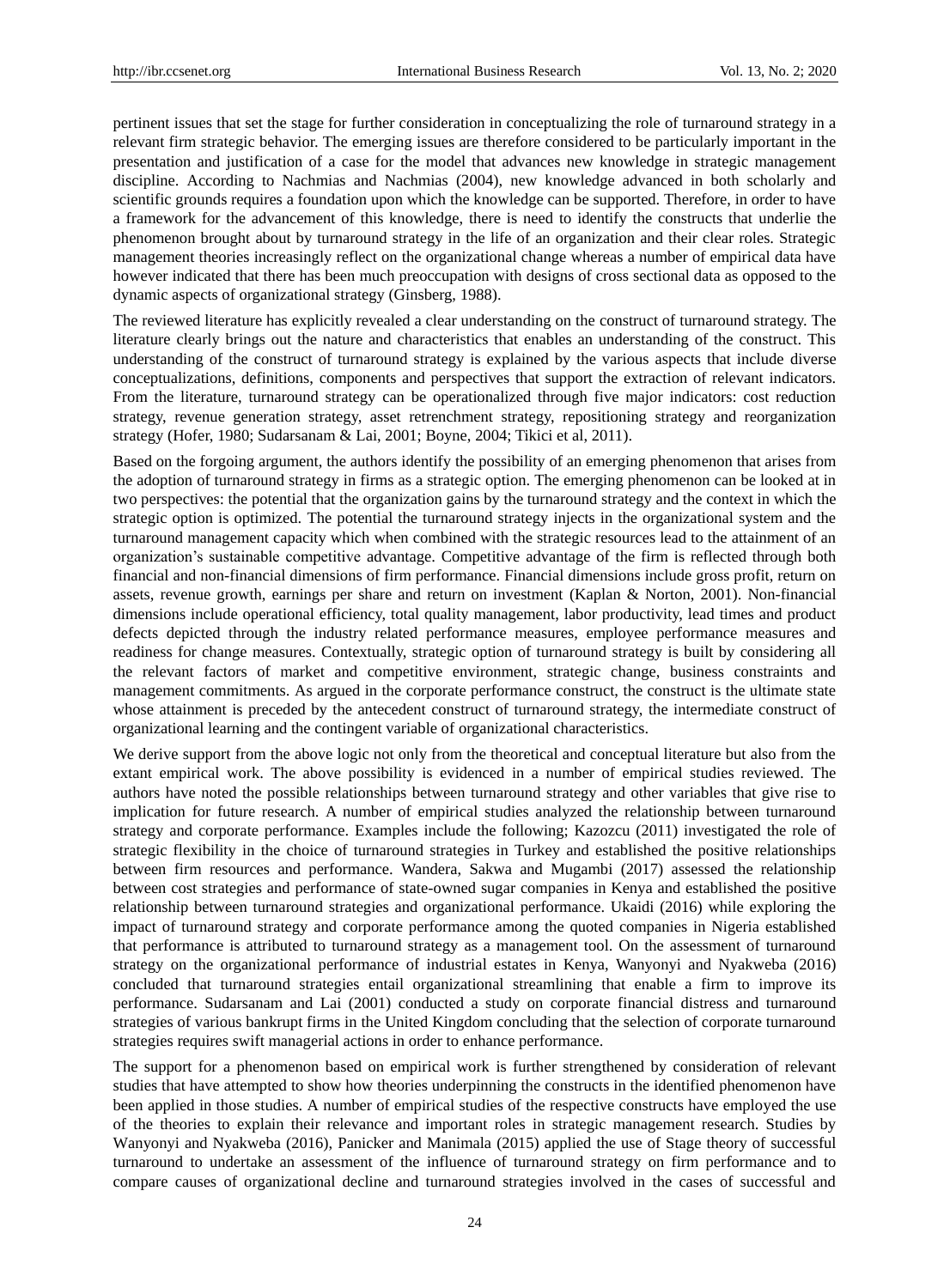unsuccessful turnarounds respectively. Scholarly studies by Wandera, Sakwa and Mugambi (2017) used Structural Adaptation to Regain Fit theory to make an assessment of the relationship between cost reduction strategies and organizational performance. Studies by Hofer (1980), Kazozcu (2011), Hoffman, Hoelscher , and Sherif (2005), Machuki, Aosa and Letting (2012) and Pires and Trez (2018) respectively applied the use of Resource Based View theory to describe the framework for the firm's strategies and its strategic business units, analyze key firm resources and strategic flexibility and choice on turnaround situations, examination of how knowledge management affects the performance of the organizations, influences of firm level institutions on performance and corporate reputation in relation to performance. Studies by Barker and Mone (1994), Schoenberg, Collier, and Bowman (2013) and Ukaidi (2016) respectively applied the use of Contingency theory to analyze retrenchment as a consequence of steep performance, analysis of both content and process-oriented turnaround strategies and the contextual factors of turnaround strategies and performance.

As a result of the emerging phenomenon, we identify the need for expressing the phenomenon in form of a theory through a theoretical model that provides a clear understanding of the constructs. From an epistemological perspective, the theoretical model is necessary as it concerns what constitutes the acceptable knowledge in that field that is being studied (Nachmias & Nachmias, 2004). Research studies involve the use of both inductive and deductive approaches for logical reasoning. Inductive approach involves a plan to explore the research data in order to develop theories that subsequently relates to the literature. This approach implies that research cannot be possibly taken without a competent knowledge of the subject area. On the other hand, deductive approach involves the use of literature to help in the identification of theories and ideas that are used to test the research data (Saunders, Lewis, & Thornhill, 2009).

The logic of deductive reasoning is applicable in the call for the theoretical model since the deductive logic is a top down approach in which a theory on the topic of interest is developed, then the researcher specifies the hypotheses that can be empirically tested (Trochim, 2006). The deductive approach enhances the explanation of the causal relationships between the variables of study and enables the researcher to have the concepts operationalized in a manner that allows the quantitative measure of facts (Trochim, 2006). According to Nachmias and Nachmias (2004), in research settings, the ideas and theories are meant to be formulated first before the empirical research, what has commonly been referred to as the *theory–before-research model*. Therefore, to understand the theoretical framework, the researcher follows the progression of ideas, theories, designs, data collection, analysis and findings (Bruce, 2001). Additionaly, according to Johansson (2004), the theories can be categorized according to their scope, functions, structure and levels, whereas the model that refers to the abstraction from the reality is supposed to serve the duty of ordering and simplifying the view of the reality by representing the essential characteristics.

## *3.1 Proposed Theoretical Model*

In response to the issues identified in the literature depicting both the richness of the extant theoretical, conceptual and empirical multidisciplinary literature and the inherent set of knowledge gaps, the authors undertake to extend this level of scholarship to new frontiers by proposing a new conceptual model. The suggested theoretical framework model presents the phenomenon derived from the application of a turnaround strategy in a manner that shapes firm strategic behavior. In this behavior, the phenomenon entails other constructs that draw from its conceptual analysis as well as those that derive from the strategic management characteristic of strategic thinking where internal and external contexts emerge for consideration. Several constructs that play different roles in the phenomenon emerge and have been used to inform the model as summarized in figure 1.

The antecedent factor is turnaround strategy in the proposed theoretical model. The ultimate factor is corporate performance whose realization is preceded by both the antecedent and intermediate factors. Organizational learned experiences serve as the intermediate factor in the theoretical model whereas the contingent factor in the model is the organizational characteristics.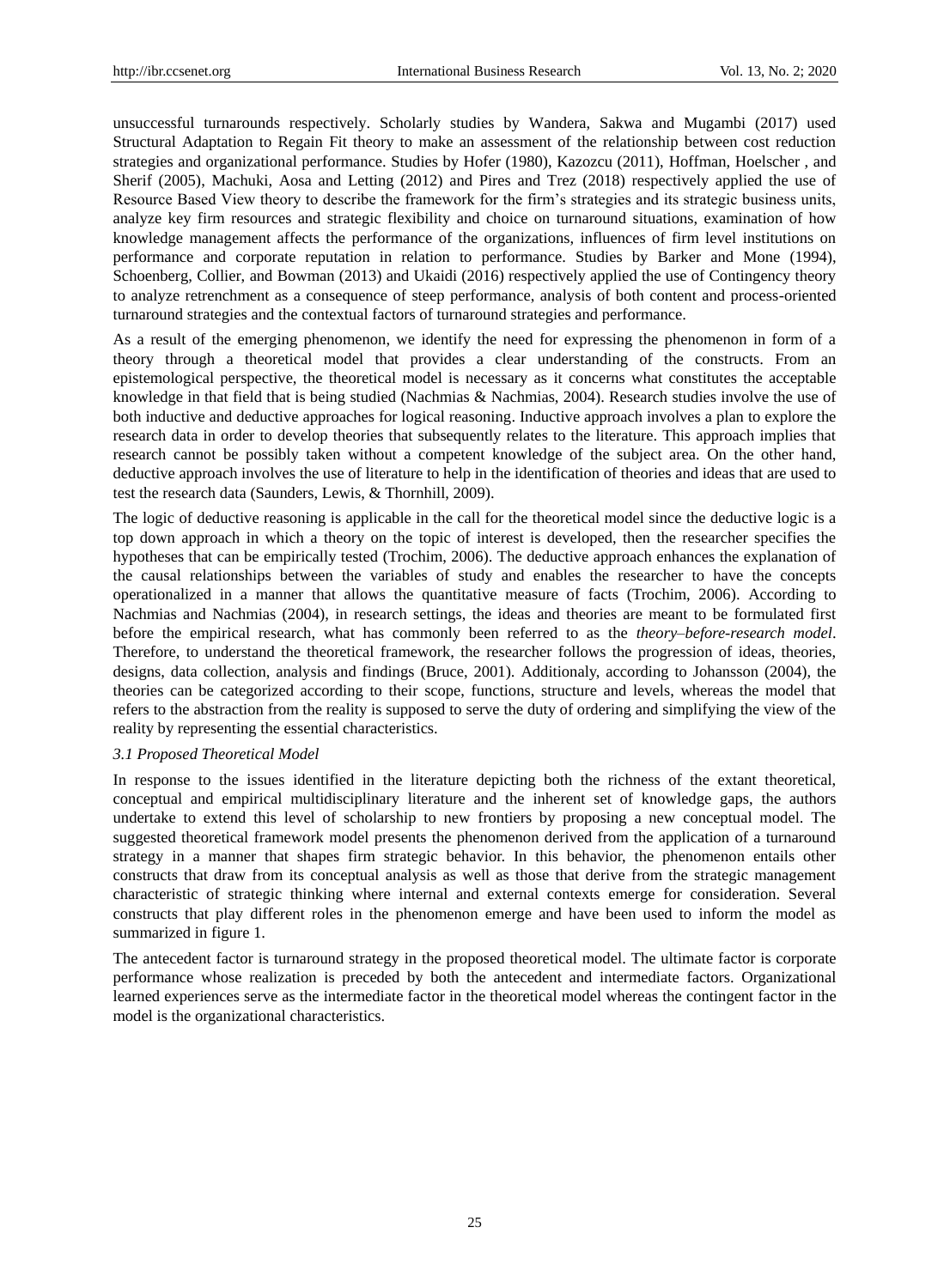

Figure 1. Theoretical Model Linking Turnaround Strategy and Corporate Performance Source: (Author 2019)

## *3.2 Turnaround Strategy and Corporate Performance*

The proposed phenomenon is initiated by the deployment of turnaround strategy as the antecedent factor. Turnaround strategies as stipulated by Nandakumar, Ghobadian and O'Regan (2010), are derived from corporate levels that are adopted by the organizations in order to attain development, stabilization and survival during periods of financial distress. The construct is operationalized such that its deployment brings into the firms the multifunctional performance effects.

The firm's adaptation to its strategies and structures is considered very critical when there are changes in the business environment that require a strategic capability to enable an organization to align itself to the change at an appropriate speed. Turnaround strategies are therefore very essential for strategic transformation for competitive efficiency and effectiveness. The reform programs for firms in financial declines employ the specific strategies that are capable of ensuring the firm improves its performance. These strategic measures are meant to avail conducive internal and external business environments which are adaptable to the firms. Therefore, the firm's success or further failure is dependent on its ability to adapt to the transition processes available for implementation (Solnet, Paulsen, & Cooper, 2010).

Turnaround strategy has been operationalized through cost reduction strategy, revenue generation strategy, asset retrenchment strategy, repositioning strategy and reorganization strategy. Corporate performance construct has conventionally been measured by use of accounting and financial measures. However, broader dimensions owing to the application of diverse turnaround strategies create other performance measures over and above the financial parameters. Such measures include dimensions of organizational well-being in terms of industry related measures, employee centered measures and the organization's readiness for change (Schuster et al, 1997; Smith et al, 2003; Rangarajan et al, 2004; Zott & Amit, 2008; Judge, Naoumova, & Douglas, 2009).

The application of turnaround strategy therefore serves the purpose that is focused on the achievement of the desired firm performance through implementation of its corporate strategies. Given that the application of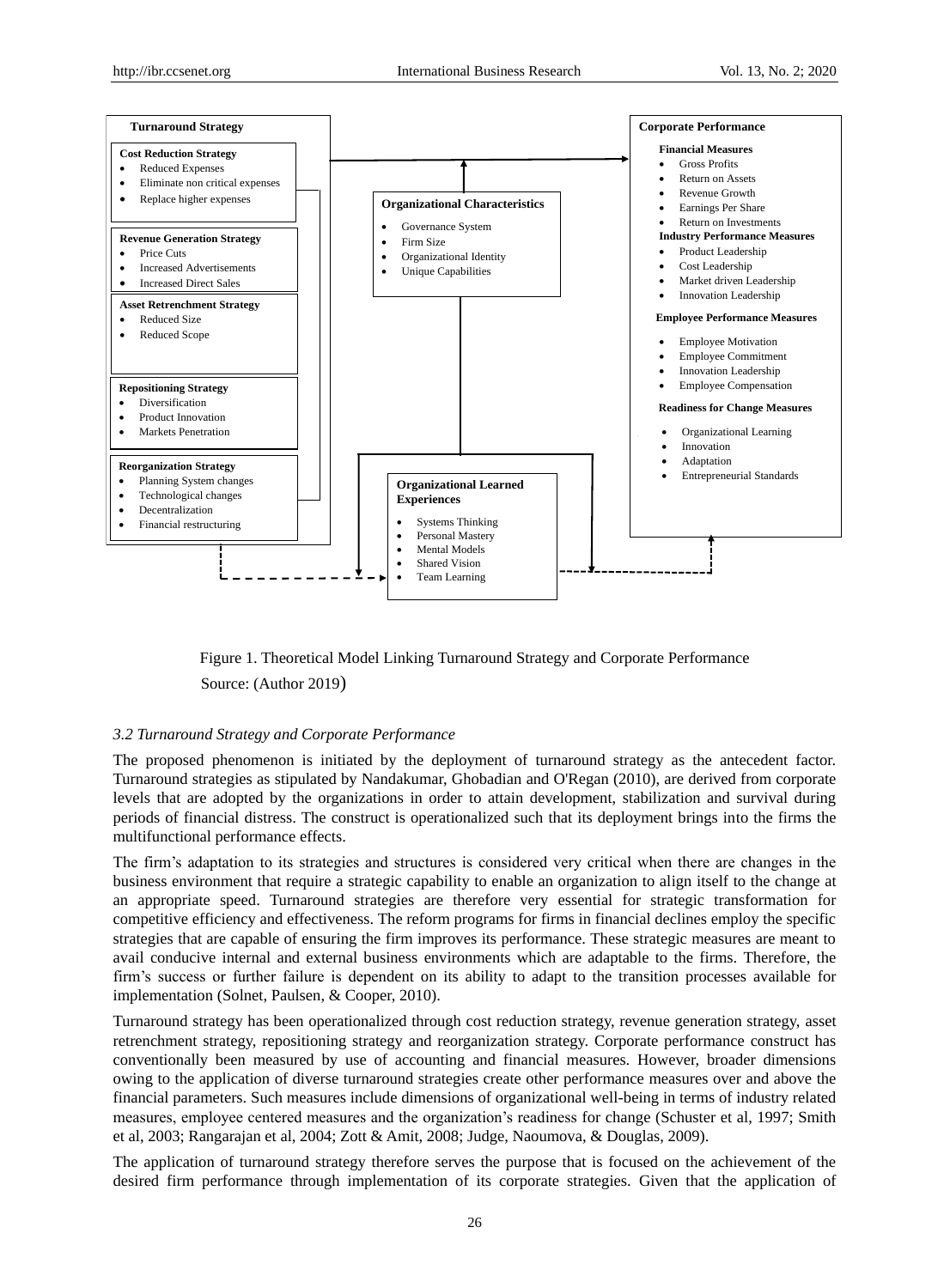turnaround strategies are meant to enhance the firm's cultural and transformational changes during turnaround periods, the strategies require the management's prioritization of issues that improve the organization's performances particularly through the steps undertaken to enable the firm to move from financial declines to meet the basic obligations of business stakeholders (Hofer, 1980; Johnson , Scholes, & Whittington, 2005). The analysis of the link between turnaround strategy and corporate performance thus leads to the proposition that:

*Proposition 1: The application of diverse turnaround strategies by a firm in financial decline will positively influence the achievement of various dimensions of corporate performance.*

## *3.3 The Role of Organizational Turnaround-Based Learned Experiences*

The firm's turnaround systems that sustain the performance are supported by a learning orientation that is suitable to enable the process owners to keep all the tracks of gains that are made in the transition through turnaround intervention. The firm's awareness is critical in the management of turnaround strategies that ensure the promotion of actions leading to the reversal of firm decline. Therefore, the management has to be in possession of an adaptive learning in order to identify the firm's causes of decline and recommend the necessary corrective measures (Ghazzawi, 2018). Turnaround process therefore requires swift actions of the management that are achieved through an adaptive learning by the firm (Sudarsanam & Lai, 2001). Learning processes serve the purpose that leads to the acquisition of new knowledge and technical capabilities enhancing strategic decision making, tactical planning as well as operational activities (Trujillo et al, 2005). The in - company development and management leadership are meant to enhance growth that contribute to improved firm performance (Pedler, Burgoyne, & Brook, 2005).

Organizations facilitating learning therefore ensure there is a continuous transformation that leads to the achievement of their strategic goals (Pedler, Mike; Boydell, Tom; Burgoyne, John, 1989). This is in support of the fact that the corrective actions the firm management employs during turnaround situations are inherently dependent on how well the management understands the requisite information concerning the causes of decline since the measures are contingent upon the causes of decline. To this extent therefore, the organization's turnaround based learned experiences in managing turnaround strategies are very appropriate in the achievement of the organizational performance objective. As argued by Trahms, Ndofor and Sirmon (2013), management's accurate perception of the firm's downturn is essential since any poor assessement of the situations are highly likely to result in ineffective firm restructuring strategies. Therefore, the firm's awareness and detection, recognition and acceptance, knowledge, attribution to the causes of decline and adaptive learning are very critical steps that aid the management in dealing with the turnaround situations. It is in this respect that the organization's turnaround based learned experiences with regard to turnaround situations are imperative in the respective firm realignment process (Pillay, 2013). This therefore leads to the propositions:

*Proposition 2a: There is a correlation between the deployed turnaround strategies and the organizational learned experiences*

*Proposition 2b: The organization's learned experiences mediate the relationship between the deployment of turnaround strategies and corporate performance.*

## *3.4 Organizational Characteristics*

Organizational characteristics are critical in the success of turnaround strategies that are deployed by the firms in order to improve financial performance. Firm improvement needs the presence of an efficient management structure that ensures effective plans, controls and communication between the relevant stakeholders (Watanabe & Senoo, 2008; Al-Turki, Duffuaa, & Bendaya, 2019). Various components of organizational characteristics have influence on the relationship between turnaround strategies and corporate performance. The size of the company is potentially an exploratory determinant of the leverage differences among the firms in an industry. Firm size as a factor is very critical in the evaluation of performance owing to the economies of scale phenomenon, meaning, relatively firms can obtain cost leadership depending on the sizes that subsequently become a resource in terms of acquiring sustainable competitive advantage with respect to profits and market shares. Large firm size has the effect of restricted ability to change the strategic orientation due to robust internal control systems, stringent organizational structures that may inhibit the required firm changes. As pointed out in the resource-based theory, large structured firms may have the advantage to undertake a number of strategies due to the leverage factors hence have the ability to face numerous economic adverse factors (Barker III, Vincent L.; Mone, Mark A.;, 1998; Francis & Desai, 2005).

Corporate governance systems and practices have the link to corporate efficiencies as they determine the efficiency and performance of the organizations with reference to the returns on equity. The systems are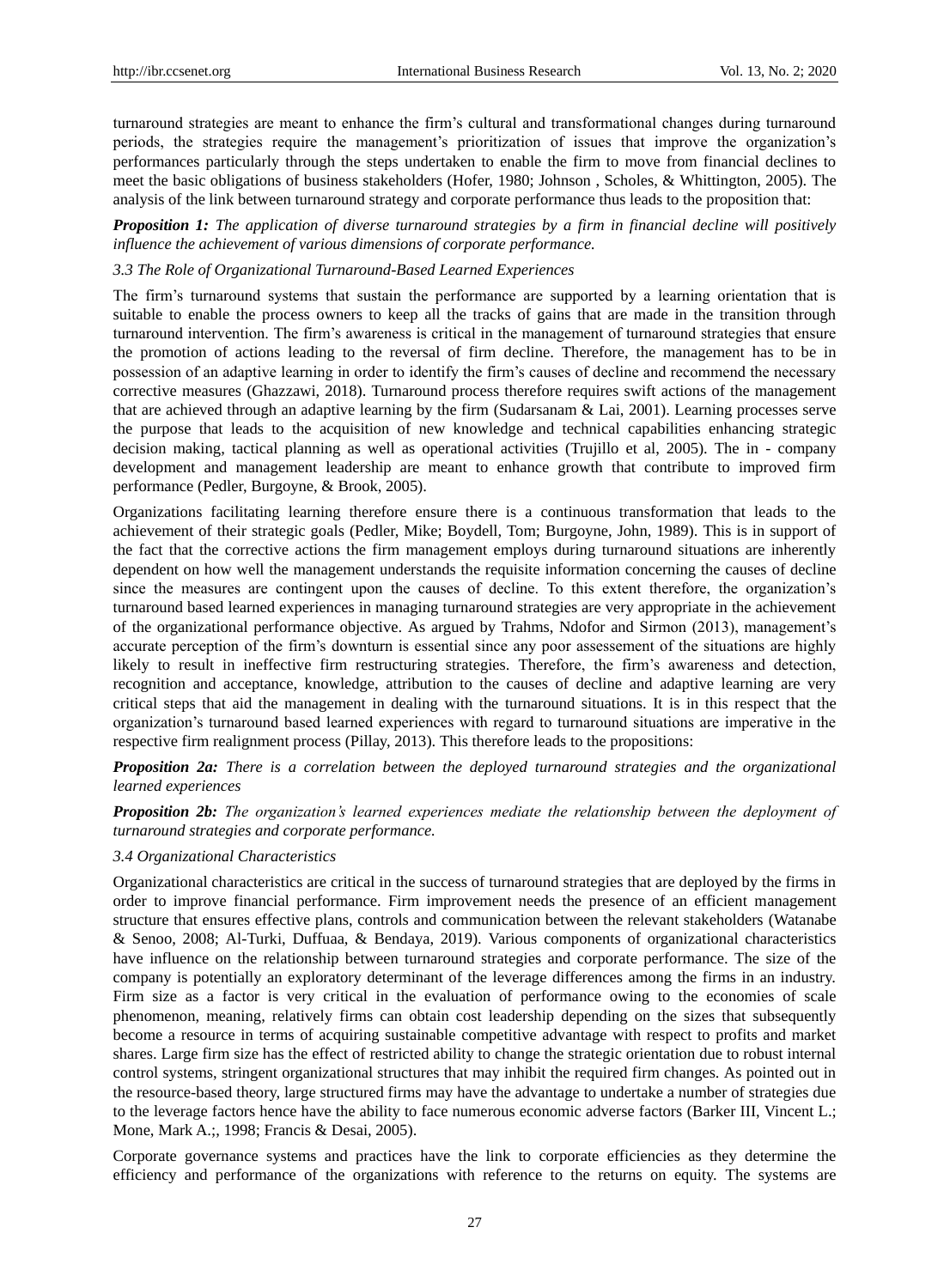imperative in the examination of the substantial barriers during the periods of industrial change. The organization's governance is charged with an assessment of the firm decline and its causes and thereby formulating the specific strategies that can trigger the performance of the firm. Governance role ensures an implementation of the necessary decisions for recovery and failure to manage the turnaround process would give rise to continual decline and eventual economic failure and bankruptcy of the firms. A number of organizational turnaround experts examine corporate governance replacement as being a critical ingredient for any business recovery (Filatotchev & Toms, 2006; Chen & Hambrick , 2012; Ghazzawi, 2018). Additionally, organization's identity is critical in the choice of turnaround to the extent of enhancing human, financial and critical resource success factors that are capable of supporting the organizational financial recovery (Rokwell, 2016). At the performance level, there is need for enhancing the congruence that exist between organizational characteristic level and the role of organizational learned experiences towards the implementation of turnaround strategies. Firm management have the responsibility of identifying the correlation between the available turnaround resources and the implementation management experiences. This has the implication for the management in the application and adjustment of the strategies accordingly. Based on the above argument and congruence of the constructs, we propose that:

*Proposition 3a: Organizational characteristics determine the choice of firm turnaround strategies and eventual performance.*

*Proposition 3b: The relationship between the deployed turnaround strategies and corporate performance is moderated by organizational characteristics.*

*Proposition 3c: The mediated effect of organizational learned experiences on the relationship between turnaround strategies and corporate performance will be moderated by organizational performance*

## **4. Study Limitations**

Despite the clear understanding of the constructs, there are limitations that exist in regard to corporate performance construct with respect to the nature of application of turnaround strategies and the need for expansion of the scope of the indicators of corporate performance. The study has not made use of the empirical data that can be tested in order to make conclusive propositions on the relationships existing among the constructs of the study.

## *4.1 Recommendations and Further Research*

Based on the dilemmas in the empirical work and inconclusive findings brought about by the limitations in conceptual and theoretical literature, the paper has identified the emerging gaps that have been used to propose a theoretical model to address the gaps for use in further scholarship. The proposed model gives a comprehensive attempt to understand the phenomenon arising from the application of turnaround strategies, the intermediate and ultimate results of corporate performance and the contingent factors that condition the phenomenon.

Based on the foregoing, the authors are of the opinion that the proposed theoretical framework can be used as a suitable basis for future research based on the given constructs, indicators and the direction of the relationships via the set propositions. The future work will require the development of measurement parameters and contexts for undertaking the studies so as to move from the abstract state of this study to an empirical state. The authors take note of the lack of empirical data that can be tested in order to support the given propositions as limitations which further scholarship work can overcome through developing measurement parameters and finally employing such measures to use in the collection of primary data and setting up the statistical techniques that can be used for hypothesis testing.

## *4.2 Conclusions*

The purpose of the paper was to look at the nature of turnaround strategy construct and distil the features of the phenomenon that are brought about in the firm's strategic management. The construct has its place in strategic management by the virtue of being a strategy developed at the organization's corporate level. The organization has to perform a SWOT analysis in order to identify the gaps that require immediate and strategic responses. Therefore, the manner in which the gaps are responded to form the dimension of turnaround strategies. The deployment of the turnaround strategies in the organizational setting leads to the desired performance which is mediated by the organizational turnaround based learned experiences and conditioned by the organizational characteristics.

The paper presented the conceptual understanding of each construct through the identification of operational indicators as well as identifying the theories underpinning each of the constructs on the theoretical framework derived from Stage Theory of Successful Turnaround, Structural Adaptation to Regain Fit Theory, The Resource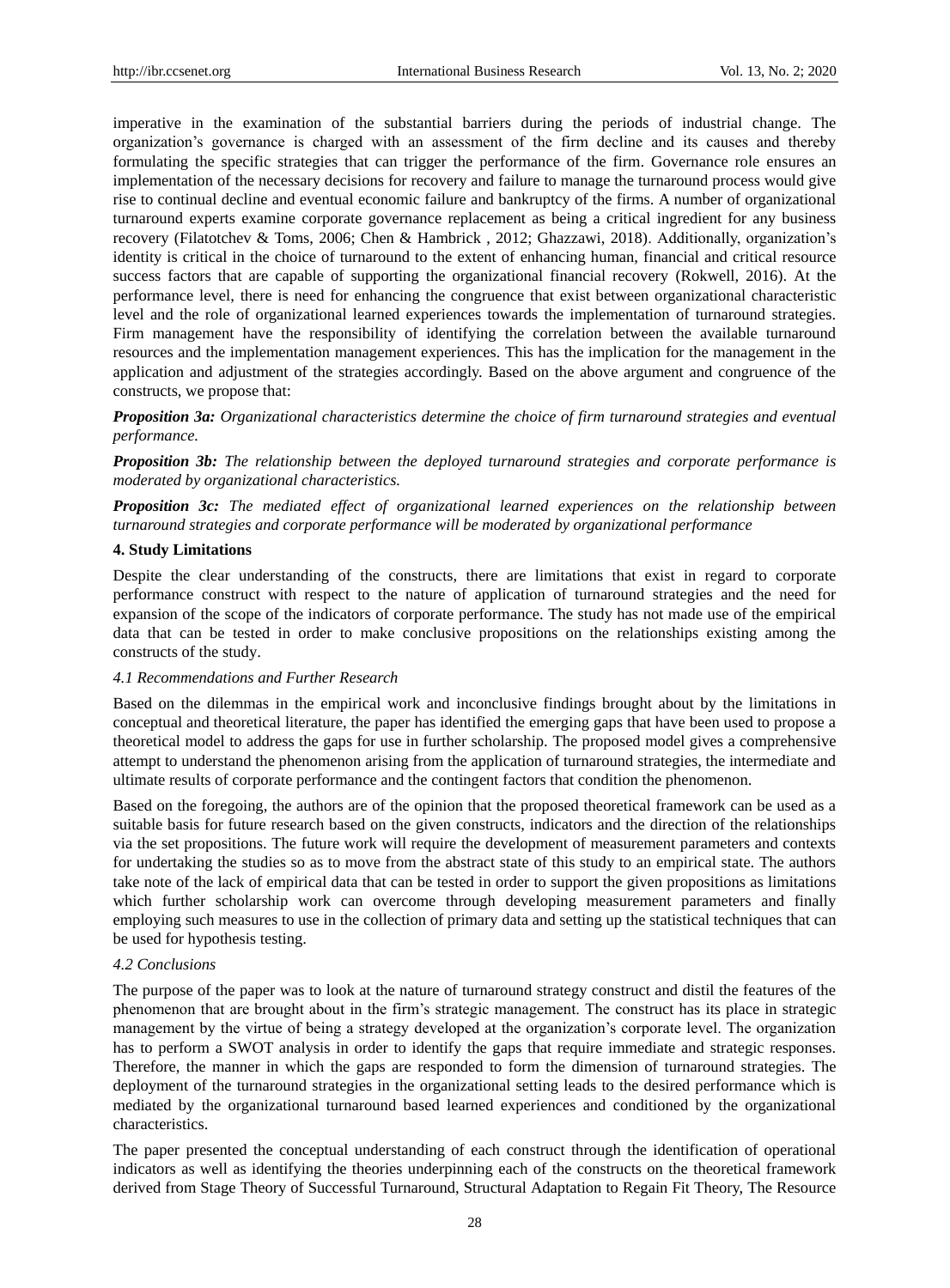Based View Theory, Contingency Theory and Learning Organization Theory. The paper highlighted the areas where the theories that underpin the constructs are complementary as well as the description of the strategic behavior of the constructs.

# **References**

- Abebe, M. A., & Tangpong, C. (2017). Founder -CEOs and Corporate turnaround among declining firms. *Corporate Governance: An International Review*, *26,* 45-57. https://doi.org/10.1111/corg.12216
- Abebe, M. A. (2010). Top team Composition and corporate turnaround under environmental stability and turbulence. *Leadership & Organizational Development Journal, 31*(3), 196-212. https://doi.org/10.1108/01437731011039325
- Alter, C., & Hage, J. (1993). *Organizations Working Together.* Newbury Park, CA: Sage.
- Al-Turki, U., Duffuaa, S., & Bendaya, M. (2019). Trends in turnaround maintenance planning: literature review. *Journal of Quality in Maintenance Engineering*. https://doi.org/10.1108/JQME-10-2017-0074
- Aurich, J. C., Fuchs, C., & Wagenknecht, C. (2006). Life cycle oriented design of technical Product-Service Systems. *Journal of Cleaner Production*, *14,* 1480-1494. https://doi.org/10.1016/j.jclepro.2006.01.019
- Ayiecha, F. O., & Katuse, P. (2014). Implementing Turnaround Strategy:Effect Of Change Management Competence Factors. *Journal of Business and Management*, *16*(3), 95-103. https://doi.org/10.9790/487X-163595103
- Bachmann, C. (2009). Sustainable performance increase and strategic turnaround management: current corporate restructuring experiences in the Romanian market. *Business Strategy Series*, *10*(6), 331-338. https://doi.org/10.1108/17515630911005600
- Barker III, V. L., & Mone, M. A. (1994). Retrenchment:Cause of Turnaround or Consequence of Decline? *Strategic Management Journal*, *15*(5), 395-405. https://doi.org/10.1002/smj.4250150506
- Barker III, V. L., & Duhaime, I. M. (1997). Strategic Change in the Turnaround Process: Theory and Empirical Evidence. *Strategic Management Journal*, *18,* 13-38. https://doi.org/10.1002/(SICI)1097-0266(199701)18:1<13::AID-SMJ843>3.0.CO;2-X
- Barker, I. V. L., & Mone, M. A. (1998). The Mechanistic Structure Shift and Strategic Reorientation in Declining Firms Attempting Turnarounds. *Human Relations*, *51*(10), 1227-1258. https://doi.org/10.1177/001872679805101002
- Barney, J. (1991). Firm Resources and Sustained Competitive Advatage. *Journal of Management*, *7*(1), 99-120. https://doi.org/10.1177/014920639101700108
- Bibeault, D. (2017). Turnaround Strategies Practical Insights From a 47 Year Career. In J. Adriaanse, & J. P. Rest (Eds.), *Turnaround Management and Bankruptcy.* Routledge. https://doi.org/10.4324/9781315738116-8
- Boyne, G. A. (2004). A '3Rs' Strategy for Public Service Turnaround: Retrenchment, Repositioning and Reorganization. *Public Money & Management*, *24*(2), 97-103. https://doi.org/10.1111/j.1467-9302.2004.00401.x
- Brown, D. M., & Laverick, S. (1994). Measuring Corporate Performance . *Long Range Planning*, *27*(4), 89-98. https://doi.org/10.1016/0024-6301(94)90059-0
- Bruce, L. B. (2001). *Qualitative Research Methods for the Social Sciences* (4th ed.). Pearson Education Company.
- Buren, I. H. J. (2005). An Employee-Centered Model of Corporate Social Performance. *Business Ethics Quarterly*, 687-709. https://doi.org/10.5840/beq200515447
- Carmeli, A., Gelbard, R., & Gefen, D. (2010). The importance of innovation leadership in cultivating strategic fit and enhancing firm performance. *The Leadership Quarterly*, *21,* 339-349. https://doi.org/10.1016/j.leaqua.2010.03.001
- Cescon, F. (2015). The Impact of AMT Firm Characteristics on Innovative Costing Techniques and Non-Financial Measures of Performance. *In Performance Measurement and Management Control: Global Issues*, 91-115. https://doi.org/10.1108/S1479-3512(2012)0000025007
- Chakravarthy, B. S. (1986). Measuring Strategic Performance. *Strategic Management Journal*, *7,* 437-458. https://doi.org/10.1002/smj.4250070505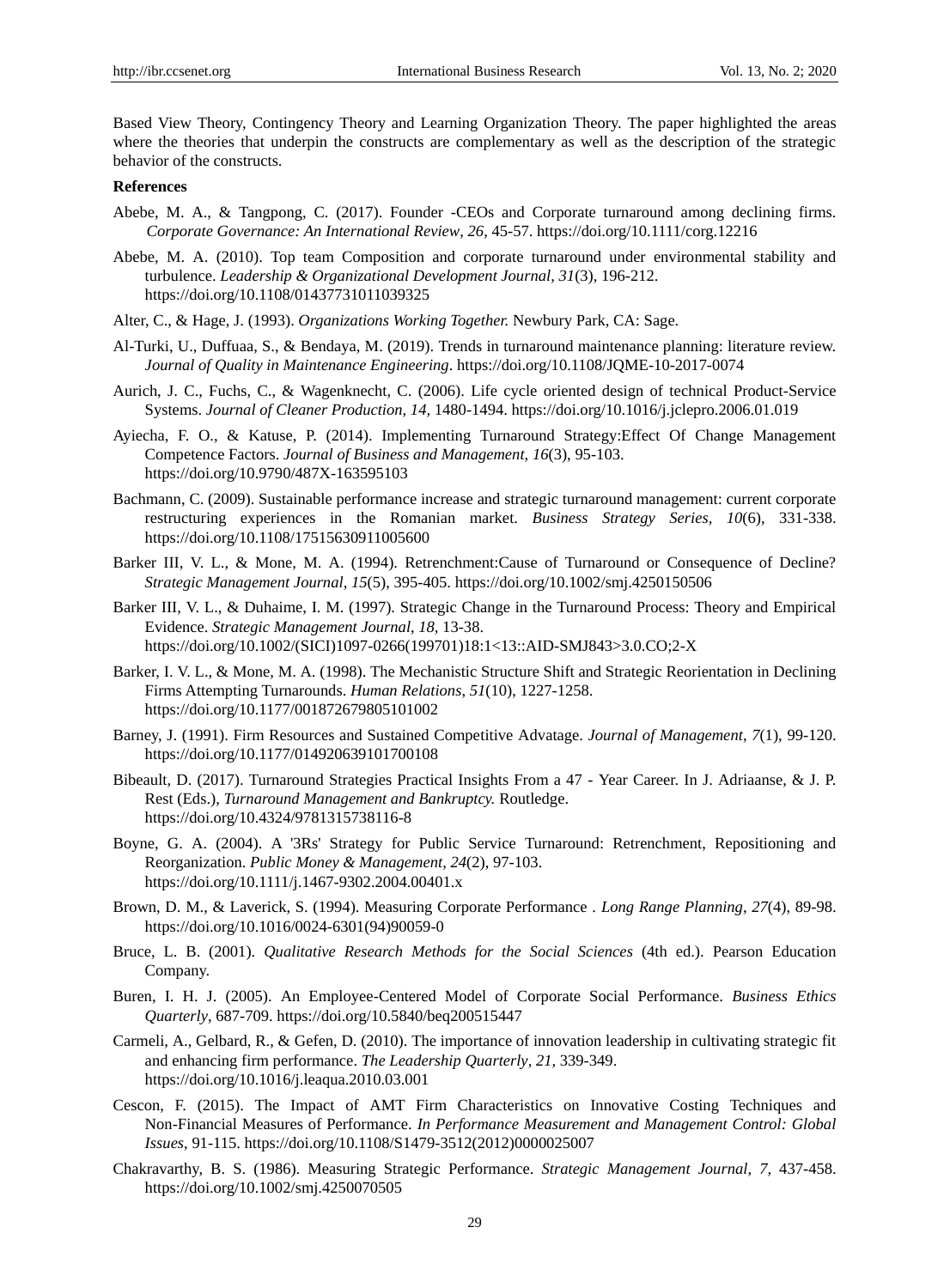- Chandler, J. A. D. (1962). *Strategy and Structure: Chapters in the History of the Industrial Enterprise.*  University of Illinois at Urbana-Champaign's Academy for Entrepreneurial Leadership Historical Research Reference in Entrepreneurship. Retrieved from https://ssrn.com/abstract=1496188
- Chen, G., & Hambrick , D. C. (2012). CEO Replacement in Turnaround Situations: Executive (Mis) Fit and Its Performance Implications. *Organization Science*, *23*(1), 225-243. https://doi.org/10.1287/orsc.1100.0629
- Chowdhury, S. D. (2002). Turnarounds: A Stage Theory Perspective. *Canadian Journal of Administrative Sciences*, *19*(3), 249-266. https://doi.org/10.1111/j.1936-4490.2002.tb00271.x
- Dawoood, S., Mammona, F., & Ahmed, A. (2015). Learning Organization–Conceptual and Theoretical Overview. *International Journal of Humanities Social Sciences and Education (IJHSSE), 2*(4), 93-98.
- Donaldson, L. (1987). Strategy and Structural Adjustment to Regain Fit and Performance: In Defence of Contingency Theory. *Journal of Management Studies*, 1-24. https://doi.org/10.1111/j.1467-6486.1987.tb00444.x
- Fadun, S. O. (2014). Strategic Management, an Organisational Risk Management Framework: Case Study of Guaranty Trust Bank Plc. *International Journal of Academic Research in Accounting, Finance and Management Sciences*, *4*(2), 51-61.
- Fiedler, F. E. (1964). A Contingency Model of Leadership Effectiveness. *Advances in Experimental Social Psychology*, 149-190. https://doi.org/10.1016/S0065-2601(08)60051-9
- Filatotchev, I., & Toms, S. (2006). Corporate Governance and Financial Constraints on Strategic Turnarounds. *Journal of Management Studies*, *43*(3), 407-433. https://doi.org/10.1111/j.1467-6486.2006.00596.x
- Finerty, T. (2014). Rapid Strategy Deployment aligning the organisation around strategy. *ResearchGate*, 1-7.
- Francis, J. D., & Desai, A. B. (2005). Situational and organizational determinants of turnaround. *Management Decision*, *43*(9), 1203-1224. https://doi.org/10.1108/00251740510626272
- Garvin, D. A. (1993). Performance Review: Building a Learning Organization. *Harvard Business Review*, 65-140.
- Ghazzawi, I. A. (2018). Organizational Turnaround: A conceptual Framework and Research Agenda. *American Journal of Management*, *17*(7), 10-24. https://doi.org/10.33423/ajm.v17i7.1698
- Ginsberg, A. (1988). Measuring and Modelling Changes in Strategy: Theoretical Foundations and Empirical Directions. *Strategic Management Journal*, *9,* 559-575. https://doi.org/10.1002/smj.4250090604
- Harris, S. (1994). Questioning the established wisdom in turnaround management. *Journal of Strategic Change*, *3,* 211-225. https://doi.org/10.1002/jsc.4240030405
- Hofer, C. W. (1980). Turnaround Strategies. *Journal of Business Strategy*, *1*(1), 19-31. https://doi.org/10.1108/eb038886
- Hoffman, J. J., Hoelscher, M. L., & Sherif, K. (2005). Social capital, knowledge management, and sustained superior performance. *Journal of Knowledge Management*, *9*(3), 93-100. https://doi.org/10.1108/13673270510602791
- Hoffman, R. C. (1989). Strategies for corporate turnarounds: what do we know about them? *Journal of General Management*, *14*(3), 46-66. https://doi.org/10.1177/030630708901400304
- Huse, E. (1980). *Organizational Development and Change.* St. Paul Minn. West Publ. Co.
- Hussain, S. T., Lei, S., Akram, T., Haider, M. J., Hussain, S. H., & Ali, M. (2016). Kurt Lewin's change model: A critical review of the role of leadership and employee involvement in organizational change. *Journal of Innovation & Knowledge*, 123-127. https://doi.org/10.1016/j.jik.2016.07.002
- Jacobs, W. L., & Kleiner, B. H. (1995). New Developments in Measuring Corporate Performance. *Management Research News*, *18*(3/4/5), 70-77. https://doi.org/10.1108/eb028407
- Johansson, R. (2004). *Theory of Science and Research Methodology.* Stockholm: Royal Institute of Technology.
- Johnson, G., Scholes, K., & Whittington, R. (2005). *Exploring Corporate Strategy.* Edinburgh Gate: Prentice Hall.
- Judge, W. Q., Naoumova, I., & Douglas, T. (2009). Organizational capacity for change and firm performance in a transition economy. *The International Journal of Human Resource Management*, *20*(8), 1737-1752. https://doi.org/10.1080/09585190903087107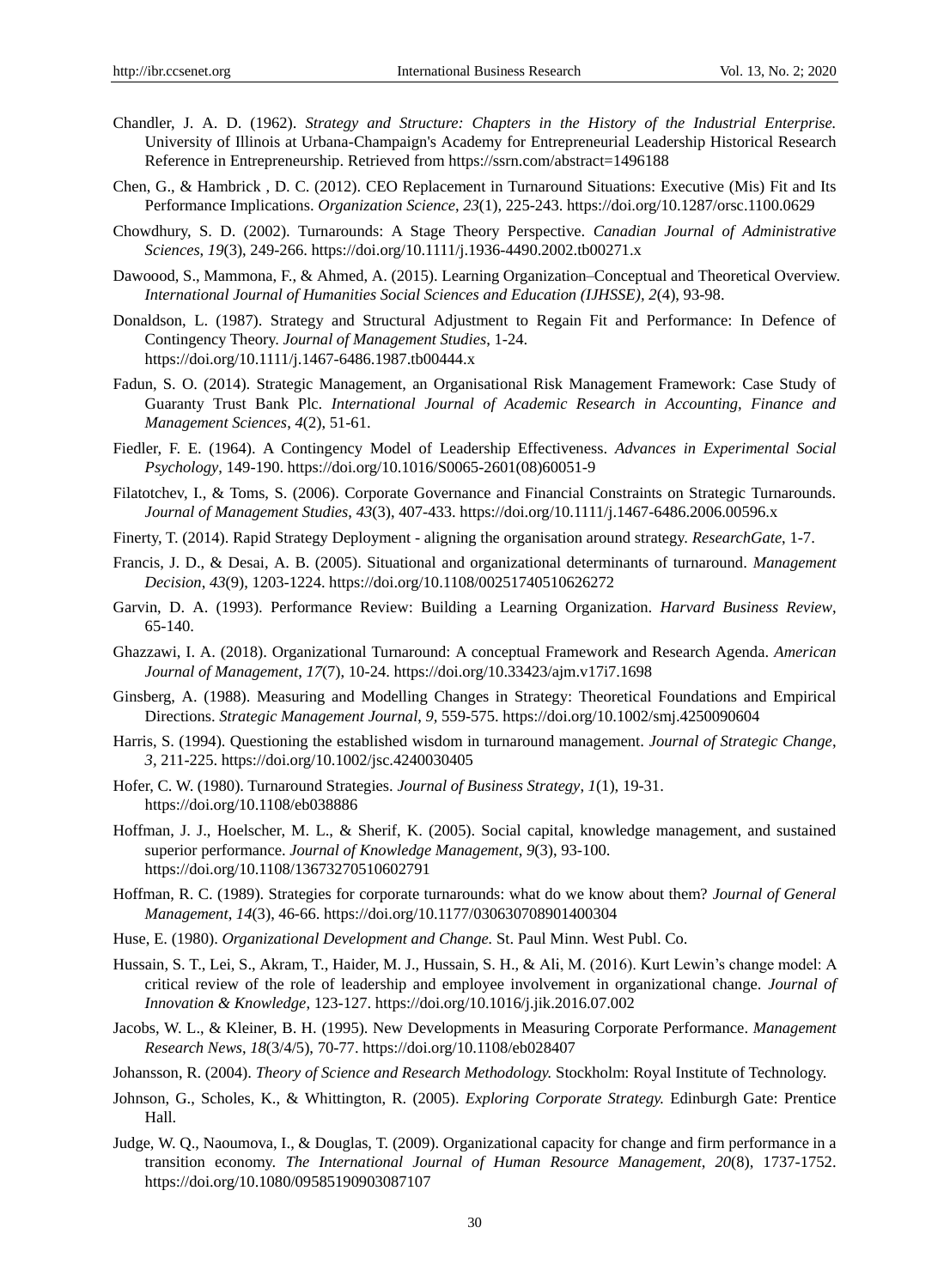- Juran, J. M. (1995). *Managerial Breakthrough: The Classic Book on Improving Management Performance.* McGraw-Hill Education.
- Kaplan, R. S., & Norton, D. P. (2001). Transforming the Balanced Scorecard from Performance Measurement to Strategic Management: Part II. *American Accounting Association*, *15*(2), 147-160. https://doi.org/10.2308/acch.2001.15.2.147
- Kazozcu, S. B. (2011). Role of Strategic flexibility in the choice of turnaround strategies: A resource based approach. *Procedia Social and Behavioral Sciences*, *24,* 444-459. https://doi.org/10.1016/j.sbspro.2011.09.039
- Khandwalla, P. N. (1983). Turnaround management of mismanaged complex organizations. *International Studies of Management & Organization*, *13*(4), 5-41. Retrieved from https://www.jstor.org/stable/40396962
- Kilika, J. M. (2012). *Insititutional Context, Collaboration, Human Resource Development Infrastructure and Performance of Universities in Kenya* (Unpublished PhD Thesis)*.* School of Business, University of Nairobi.
- Kimiti, P. G., & Kilika, J. M. (2018). Organizational Resources, Industry Velocity, Attention Focus and Firm's Performance: A Review of Literature. *International Journal of Business and Management*, *13*(5), 185-200. https://doi.org/10.5539/ijbm.v13n5p185
- Kontoghiorghes, C., Awbrey, S. M., & Feurig, P. L. (2005). Examining the Relationship Between Learning Organization Characteristics and Change Adaptation, Innovation, and Organizational Performance. *Human Resource Development Quarterly*, *16*(2), 185-211. https://doi.org/10.1002/hrdq.1133
- Lewin, K. (1947). Frontiers in Group Dynamics: Concept, Method and Reality in Social Science; Social Equilibria and Social Change. *Human Relations*, *1*(1), 5-41. https://doi.org/10.1080/00208825.1983.11656375
- Lohrke, F. T., Bedeian, A. G., & Palmer, T. B. (2004). The role of top management in formulating and implementing turnaround strategies: a review and research agenda. *International Journal of Management Review*, *5/6*(2), 63-90. https://doi.org/10.1111/j.1460-8545.2004.00097.x
- Machuki, V. N., Aosa, E. O., & Letting, N. K. (2012). Firm-Level Institutions and Performance of Publicly Quoted Companies in Kenya. *International Journal of Humanities and Social Science*, *2*(21), 298-312.
- Matzler, K., Schwarz, E., Deutinger, N., & Harms, R. (2008). The Relationship between Transformational Leadership, Product Innovation and Performancein SMEs. *Journal of Small Business & Entrepreneurship*, *21*(2), 139-151. https://doi.org/10.1080/08276331.2008.10593418
- Menguc, B., Auh, S., & Shih, E. (2007). Transformational leadership and market orientation: Implications for the implementation of competitive strategies and business unit performance. *Journal of Business Research*, *60,*  314-321. https://doi.org/10.1016/j.jbusres.2006.12.008
- Morin, E. M., & Audebrand, L. K. (2014). Organizational Performance and Meaning of Work: Correcting for Restricted Range. *ResearchGate*, 1-18. Retrieved from https://www.researchgate.net/publication/228938395
- Morrow, J. J. L., Sirmon, D. G., Hitt, M. A., & Holcomb, T. R. (2007). Creating Value in the Face of Declining Performamnce: Firm Strategies and Organizational Recovery. *Strategic Management Journal*, *28,* 271-283. https://doi.org/10.1002/smj.579
- Nachmias, C., & Nachmias, D. (2004). *Research Methods in the Social Sciences* (5th ed.)*.* London: Arnold.
- Nandakumar, M., Ghobadian, A., & O'Regan, N. (2010). Business Level Strategies and Performance: The Moderating effects of environment and structure. *Management Decision*, *48*(6), 907-939. https://doi.org/10.1108/00251741011053460
- Nnabuife, E. K., Onwuka, E. M., & Ojukwu, H. S. (2015). Knowledge Management and Organizational Performance in Selected Commercial Banks in Awka, Anambra State, Nigeria. *IOSR Journal of Business and Management*, *17*(8), Ver. 1, 25-32.
- Pandit, N. R. (2000). Some Recommendations For Improved Research on Corporate Turnaround. *Management*, *3*(2), 31-56.
- Panicker, S., & Manimala, M. J. (2015). Successful turnarounds: the role of appropriate entrepreneurial strategies. *Journal of Strategy and Management*, *8*(1), 21-40. https://doi.org/10.1108/JSMA-06-2014-0050
- Pant, L. W. (1991). An Investigation of Industry and Firm Structural Characteristics in Corporate Turnarounds.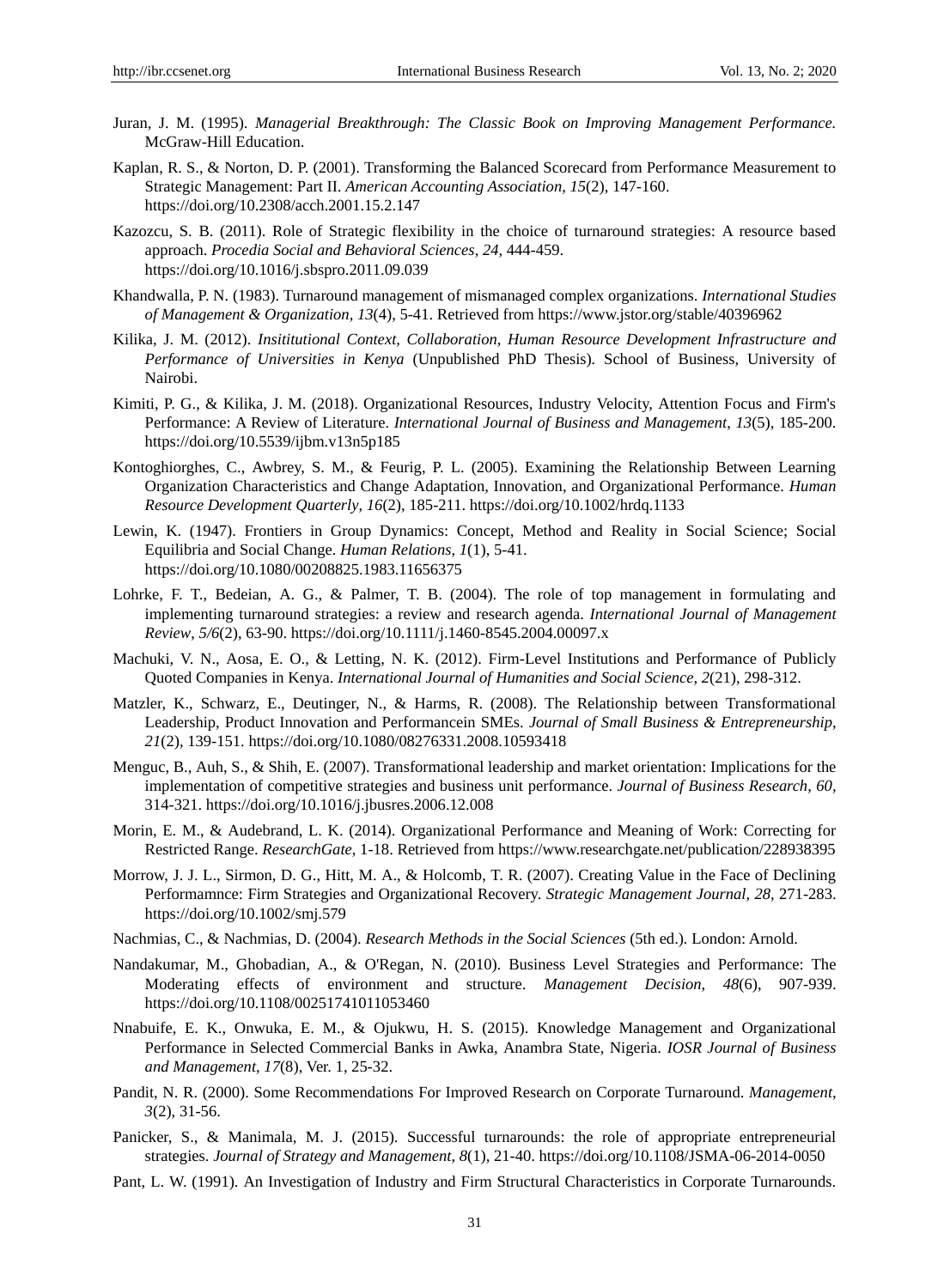*Journal of Management Studies*, *28*(6), 623-643. https://doi.org/10.1111/j.1467-6486.1991.tb00983.x

- Pearce, I. J. A., & Robinson, K. (1993). Toward Improved Theory and Research on Business Turnaround. *Journal of Management*, *19*(3), 613-636. https://doi.org/10.1177/014920639301900306
- Pedler, M., Burgoyne, J., & Brook, C. (2005). What has action learning learned to become? *Action Learning: Research and Practice*, *2*(1), 49-68. https://doi.org/10.1080/14767330500041251
- Pedler, M., Boydell, T., & Burgoyne, J. (1989). The Learning Company. *Studies in Continuing Education*, *11*(2), 91-101. https://doi.org/10.1080/0158037890110201
- Penrose, E. (1959). *The Theory of Growth of the Firm.* Oxford: Oxford University Press.
- Petrova , E. (2017). *Genesis of Strategic Management.* Retrieved from Bookboon.com
- Pillay, J. (2013). *Corporate turnaround as knowledge subversion: a dialogic perspective on transformational change* (Unpublished PhD thesis), Cranfield University.
- Pires, V., & Trez, G. (2018). Corporate reputation A discussion on construct definition and measurement and its relation to performance. *Revista de Gestão*, *25*(1), 47-64. https://doi.org/10.1108/REGE-11-2017-005
- Raina, B., Chanda, P., Mehta, D., & Maheshwari, S. K. (2003). Organizational Decline and Turnaround Management. *VIKALPA*, *28*(4), 83-92. https://doi.org/10.1177/0256090920030408
- Rangarajan, D., Chonko, L. B., Jones, E., & Roberts, J. A. (2004). Organizational variables, sales force perceptions of readiness for change, learning, and performance among boundary-spanning teams: A conceptual framework and propositions for research. *Industrial Marketing Management*, *33,* 289-305. https://doi.org/10.1016/S0019-8501(03)00072-5
- Ritson, N. (2017). *Strategic Management.* Bookboon.
- Roberts, M. L., Neumann, B. R., & Cauvin, E. (2017). Individual Performance Measures: Effects of Experience on Preference for Financial or Non-Financial Measures. *Advances in Management Accounting*, 191-221. https://doi.org/10.1108/S1474-787120170000028007
- Rokwell, S. (2016). Revitalizing Organizational Identity to Spark Turnaround. *Graziadio Business Review*, *19*(1), 1 -12.
- Rothwell, W., Stavros, J. M., & Sullivan, R. L. (2016). Organization Development, Transformation, and Change. *Practicing Organization Development*, 11-25. https://doi.org/10.1002/9781119176626.ch1
- Santana, M., Valle, R., & Galan, J. L. (2018). How National Institutions Limit Turnaround Strategies and Human Resource Management: A Comparative Study in the Airline Industry. *European Management Review*, 1-13. https://doi.org/10.1111/emre.12177
- Saunders, M., Lewis, P., & Thornhill, A. (2009). *Research methods for business students.* Essex: Pearson Education Limited.
- Schendel, D., Patton, G. R., & Riggs, J. (1976). Corporate Turnaround Strategies: A Study of Profit Decline and Recovery. *Journal of General Management*, *3*(3), 3-11. https://doi.org/10.1177/030630707600300301
- Schmitt, A., & Raisch, S. (2013). Corporate Turnarounds: The Duality of Retrenchment and Recovery. *Journal of Management Studies*, *50*(7), 1217-1244. https://doi.org/10.1111/joms.12045
- Schoenberg, R., Collier, N., & Bowman , C. (2013). Strategies for business turnaround and recovery: a review and synthesis. *Business Review*, *25*(3), 243-262. https://doi.org/10.1108/09555341311314799
- Schuster, F. E., Dunning, K. E., Morden, D. L., Hagan, C. M., Baker, T. E., & McKay, I. S. (1997). Management Practice, Organization Climate and Performance: An Exploratory Study. *The Journal of Applied Behaviural Science*, *33*(2), 209-226. https://doi.org/10.1177/0021886397332009
- Schweizer, L., & Nienhaus, A. (2017). Corporate distress and turnaround: integrating the literature and directing future research. *Business Research*, *10,* 3-47. https://doi.org/10.1007/s40685-016-0041-8
- Senge, P. M. (1990). *The Fifth Discipline.* New York: Doubleday.
- Senge, P. M., & Sterman, J. D. (1992). Systems thinking and organizational learning: Acting locally and thinking globally in the organization of the future. *European Journal of Operational Research*, *59,* 137-150. https://doi.org/10.1016/0377-2217(92)90011-W
- Simerly, R. L., & Li, M. (2000). Environmnetal Dynamism, Capital Strucure and Performance: A Theoretical Integration and an Empirical Test. *Strategic Management Journal*, *21*(1), 31-49.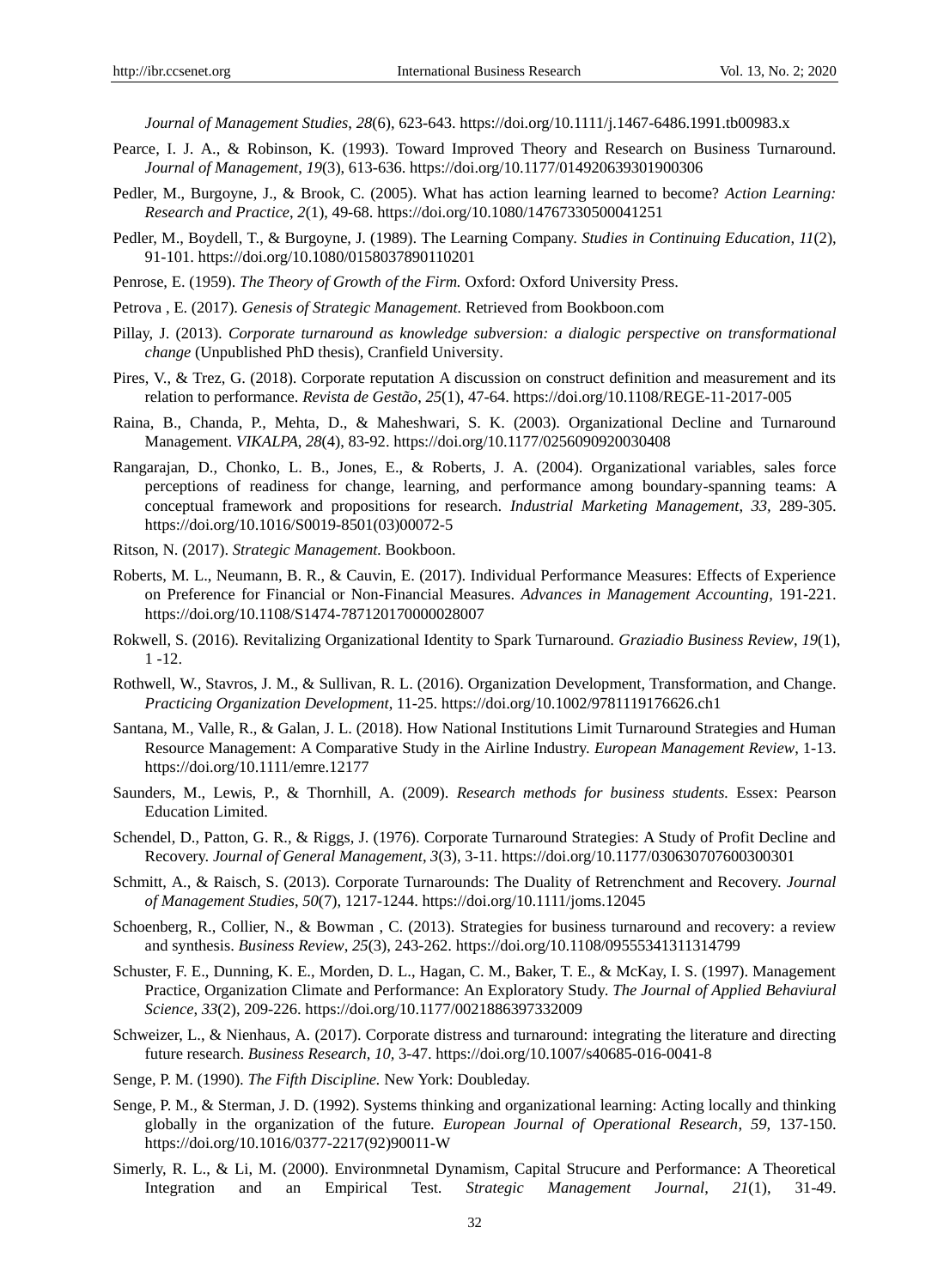https://doi.org/10.1002/(SICI)1097-0266(200001)21:1<31::AID-SMJ76>3.0.CO;2-T

- Slatter, S., Lovett, D., & Barlow, L. (2006). *Leading Corporate Turnaround: How Leaders Fix Turnaround Companies.* West Sussex: John Wiley & Sons Ltd.
- Smith, E., Hampson, Y., Chaston, I., & Badger, B. (2003). Managerial Behavior, Entrepreneurial Style, and Small Firm Performance. *Journal of Small Business Management*, *41*(1), 47-67. https://doi.org/10.1111/1540-627X.00066
- Solnet, D. J., Paulsen, N., & Cooper, C. (2010). Decline and Turnaround: a literature review and proposed research agenda for the hotel sector. *Current Issues in Tourism*, *13*(2), 139-159. https://doi.org/10.1080/13683500802638219
- Stritch, J. M. (2017). Minding the Time: A Critical Look at Longitudinal Design and Data Analysis in Quantitative Public Management Research. *Review of Public Personnel Administration*, 1-26. https://doi.org/10.1177/0734371X17697117
- Sudarsanam, S., & Lai, J. (2001). Corporate Financial Distress and Turnaround Strategies: An Emprical Analysis. *British Journal of Management*, *12,* 183-199. https://doi.org/10.1111/1467-8551.00193
- Tenkasi, R., & Kamel, Y. (2016). To Bankrupcy and Back: Turnaround Strategies for Firm Emergence, Long-Term Survival, and Speed. *Research in Organizational Change and Development*, 221-259. https://doi.org/10.1108/S0897-301620160000024009
- Thompson, A. A., Peteraf, M. A., Gamble, J. E., & Strickland III, A. J. (2014). *Crafting and Executing Strategy.* New York: McGraw-Hill Education.
- Tikici, M., Omay, E., Derinc, N., Seckin, S. N., & Cureoglu, M. (2011). Operating turnaround strategies during crisis periods: a research on manufacturing firms. *Procedia Social and Behavioral Sciences*, *24,* 49-60. https://doi.org/10.1016/j.sbspro.2011.09.046
- Trahms, C. A., Ndofor, H. A., & Sirmon, D. G. (2013). Organizational Decline and Turnaround: A Review and Agenda for Future Research. *Journal of Management*, *39,* 1277-1307. https://doi.org/10.1177/0149206312471390
- Trochim, W. M. (2006). *The Research Methods Knowledge Base* (2nd ed.). Internet WWW page. Retrived from http://www.socialresearchmethods.net/kb/
- Trujillo, H. J., Baker, J. K., Parachinj, J., & Chalk, P. (2005). Theory:Organizational Learning as a Four Component Process. In Aptitude for Destruction, Volume 2: Case Stdies of Organizational Learning in Five Terrorist Groups. Santa Monica, CA, Arlington, VA; Pittsburgh, PA: RAND Corporation.
- Ukaidi, C. A. (2016). Turnaround Strategy and Corporate Performance: A Study of Quoted Manufacturing Companies in Nigeria. *European Journal of Business and Management*, *8*(19), 81-94.
- Valipour, H., Birjandi, H., & Honarbakhsh, S. (2012). The Effects of Cost Leadership Strategy and Product Differentiation Strategy on the Performance of Firms. *Journal of Asian Business Strategy*, *2*(1), 14-23.
- Venkatraman, N., & Ramanujam, V. (1986). Measurement of Business Performance in Strategy Research: A Comparison of Approaches. *The Academy of Management Review*, *11*(4), 801-814. https://doi.org/10.5465/amr.1986.4283976
- Wandera, J. O., Sakwa, M. M., & Mugambi, F. M. (2017). Turnaround Strategies and Organizational Performance: A Study of Cause-Effect Relationship. *International Journal of Recent Research in Commerce, Economics and Management*, *4*(4), 391-400.
- Wanyonyi, B. M., & Nyakweba, B. O. (2016). Assessment of Turnaround Strategy on Organizational Performance: A Case of Kenya Industrial Estates, Kenya. *The International Journal of Business & Management*, *4*(10), 354-360.
- Watanabe, R. M., & Senoo, D. (2008). Organizational characteristics as prescriptive factors of knowledge management initiatives. *Journal of Knowledge Management*, *12*(1), 21-36. https://doi.org/10.1108/13673270810852368
- Whitney, J. O. (1987). Turnaround Management Every Day. *Harvard Business Review*.
- Wittig, T. (2017). Crisis and Turnaround in German Medium-Sized Enterprises: An Integrated Empirical Study. *Springer Fachmedien Wiesbaden GmbH*, 12- 45. https://doi.org/10.1007/978-3-658-16386-0
- Yadav, S., & Agarwal, V. (2016). Benefits and Barriers of Learning Organization and its five Discipline. *IOSR*